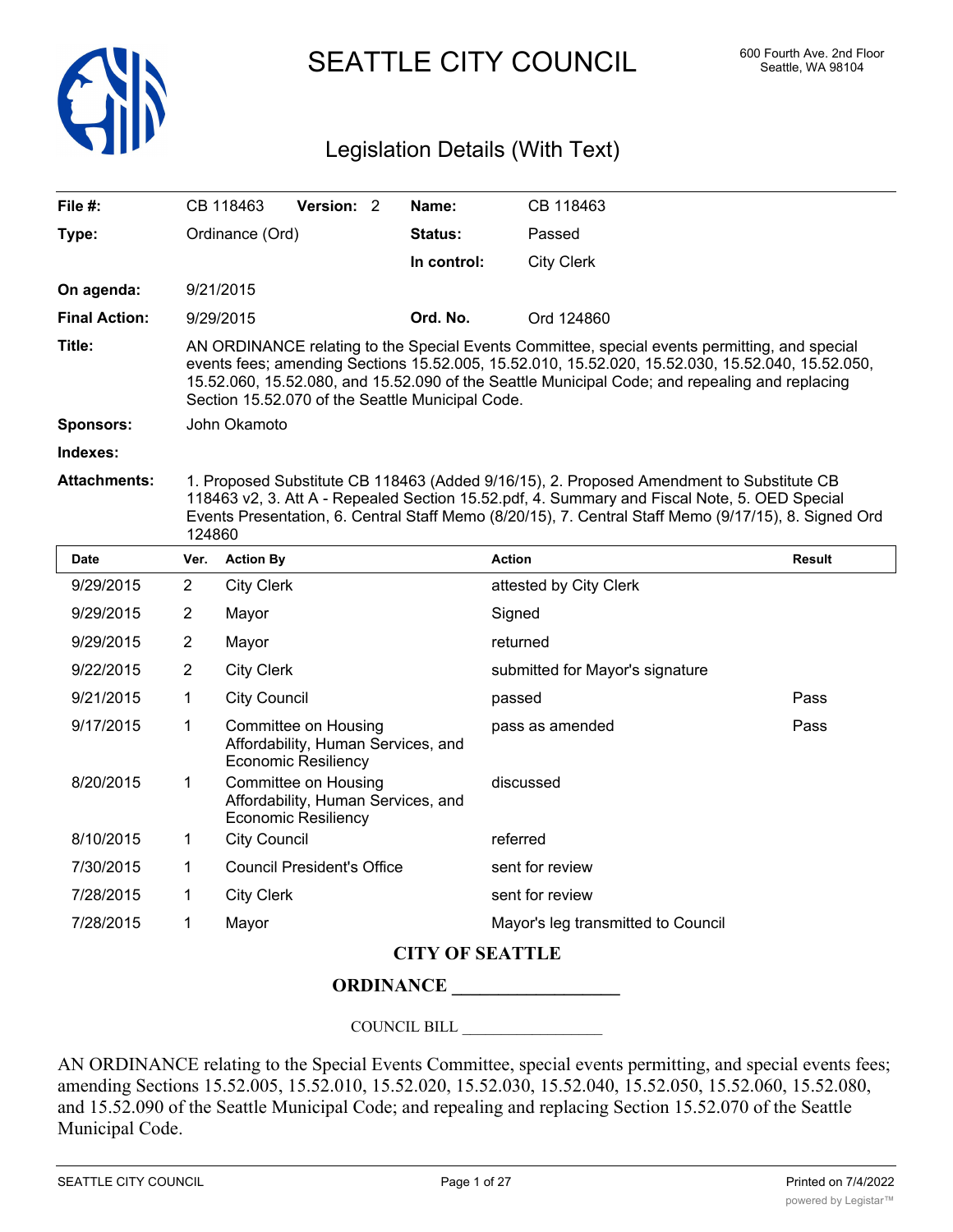- WHEREAS, the City of Seattle (City) recognizes special events energize communities by creating opportunities to interact, celebrate, and enrich people's lives, promote inclusiveness, and stretch imaginations; and
- WHEREAS, the City recognizes the role special events play in contributing to economic development and wants to continue to support these events; and
- WHEREAS, the City plays a strong role in helping event organizers bring people together safely in both citywide and neighborhood events; and
- WHEREAS, the City seeks to more clearly define free speech events to ensure the ongoing ability to exercise Constitutionally-protected rights; and
- WHEREAS, the City has a compelling interest to coordinate its planning for proposed special events in order to protect public health and safety and reduce adverse impacts such as noise, congestion, and traffic while guaranteeing the public's rights to free speech and assembly; and
- WHEREAS, the City faces a number of issues that require a new examination of the City's special event policies and approach including increased event volume, lack of cost recovery, and stretched staffing capacity; and
- WHEREAS, the City incurs significant costs associated with planning, permitting, and supporting special events, and the existing fee structure does not allow the City to recover a reasonable amount of its costs to ensure on-going viability to support special events; and
- WHEREAS, the primary purpose of parks is to provide the public the opportunity to enjoy natural beauty and recreational opportunities, and the primary purpose of streets and sidewalks is to provide a public rightof-way for a wide variety of transportation, transit, and pedestrian uses; and
- WHEREAS, in addition to their primary purpose, a principle use of parks, streets and sidewalks, and other public places is to provide venues for a wide variety of public events and for the public to exercise their rights of free speech and assembly unless such uses are strictly incompatible with their function; and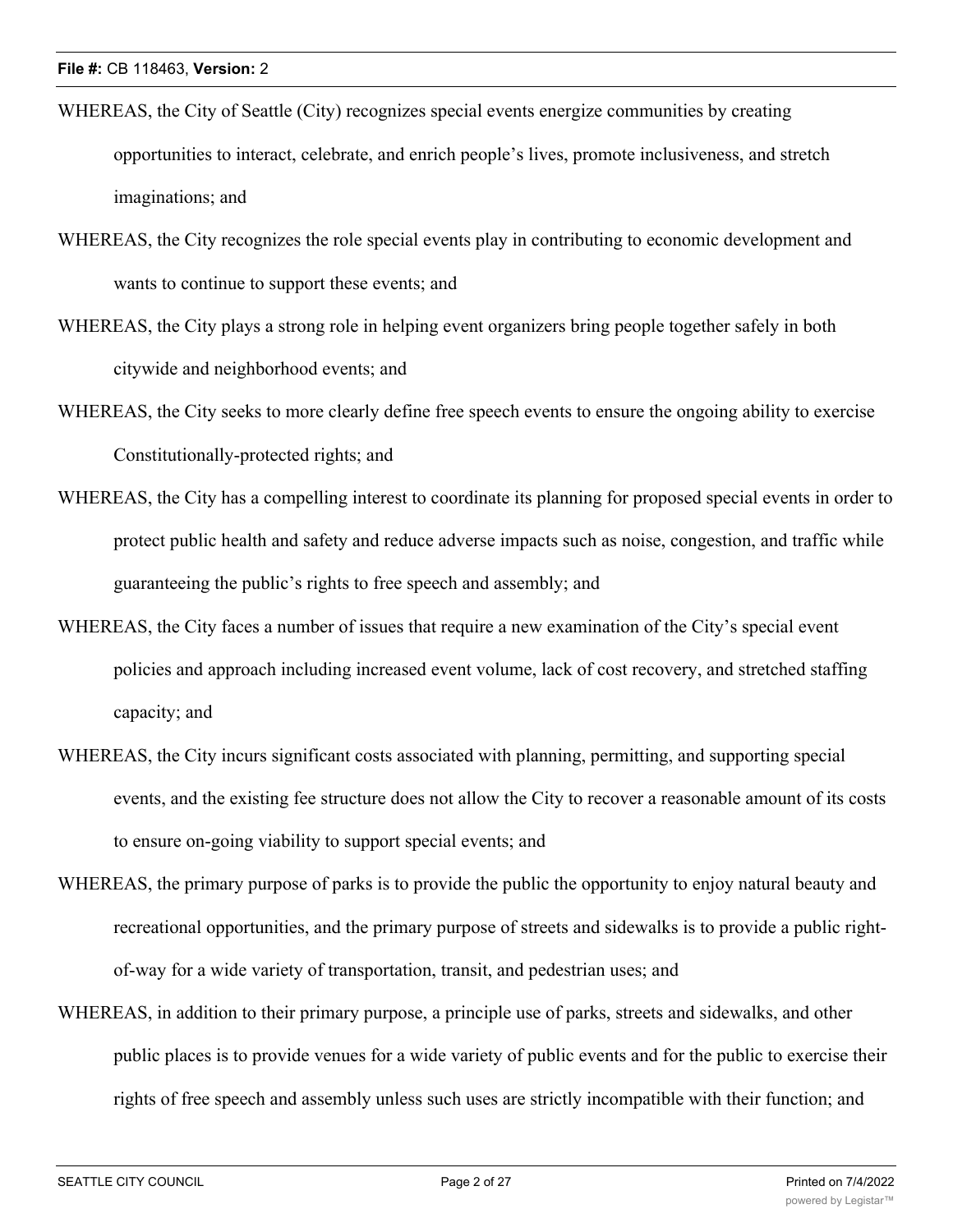- WHEREAS, the City has no interest in basing special event permitting decisions, including decisions regarding reasonable permit conditions, on the content or viewpoint of any message of any proposed event, but does have the responsibility to develop reasonable and effective time, place, and manner conditions based upon such public safety factors such as the presence of dangerous activities, articles, or structures; the handling of food or other substances that pose a risk to public health; anticipated crowd size; anticipated crowd, pedestrian, and traffic control issues; anticipated noise, congestion, and parking problems; impact on neighborhoods; historical problems associated with events; and the event's or event organizer's compliance with previous permit conditions designed to deal with those issues and problems; and
- WHEREAS, while the City supports the use of special events to promote economic development, and commercial speech is afforded constitutional protection and may be used in special events on public property, the City finds that it has a compelling interest in preventing taxpayer subsidy of commercial events that promote private gain; and
- WHEREAS, the City wants to provide event organizers with an efficient permitting process and when permits are denied, prompt administrative review of permit denials;

NOW, THEREFORE,

### **BE IT ORDAINED BY THE CITY OF SEATTLE AS FOLLOWS:**

Section 1. Section 15.52.005 of the Seattle Municipal Code, enacted by Ordinance 120631, is amended as follows:

### **15.52.005 Definitions ((.))**

The following terms, when used in this ((ehapter)) Chapter 15.52, shall have the following meanings:

"Bridge" means any bridge in the city limits of Seattle.

"Commercial activity" means any activity engaged in with the object of monetary profit, gain, benefit,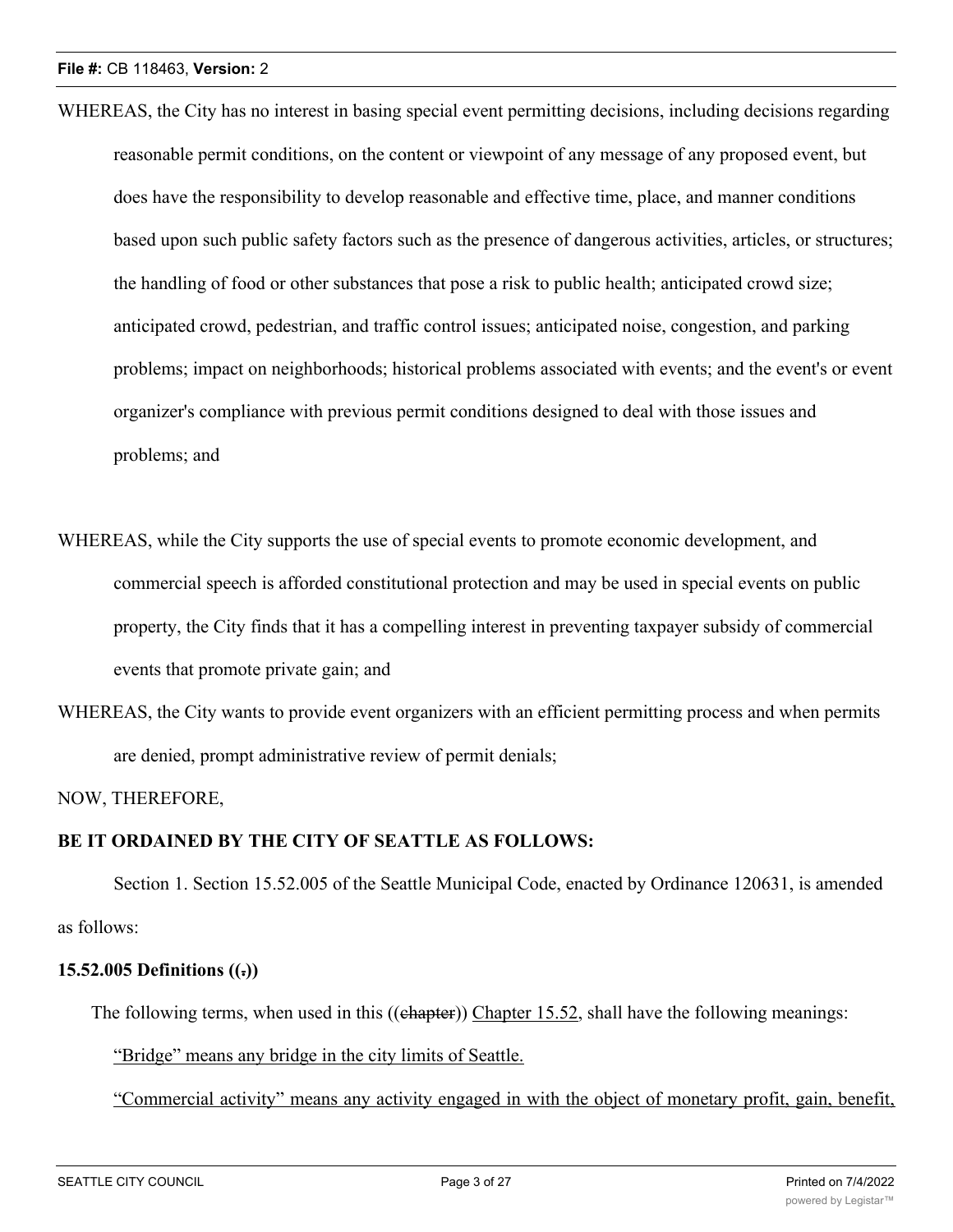or advantage, including bartering.

"Downtown core" means the area bounded by Denny Way to the north, Yesler Way to the south, the Elliott Bay waterfront to the west, and Interstate 5 to the east, and the area bounded by Roy Street to the north, Denny Way to the south, 1st Avenue North to the west, and Aurora Avenue North to the east.

"Expressive activity" means conduct, the sole or principal object of which is the expression, dissemination, or communication by verbal, visual, literary, or auditory means of opinion, views, or ideas that are likely to be understood as such in the surrounding circumstances. Expressive activity includes the assembly of persons for such purposes. Expressive activity includes the sale of merchandise that is inextricably intertwined with a statement carrying a religious, political, philosophical, or ideological message.

"Park" and "public place" mean those terms as defined in Chapters 18.12 and 15.02, respectively.

"SDOT" means the Seattle Department of Transportation.

"Seattle Center area" means Seattle Center grounds, facilities on Seattle Center grounds, areas managed by Seattle Center, and those public places for which street use and permitting authority has been delegated to the Director of Seattle Center by the Director of Transportation pursuant to subsection 15.04.015.E.

 $((A))$  "Special event" means:

1. An event planned to be held ((in a park or other public place)) in a park, other City-owned property, or public place that meets all ((three)) four of the following criteria:

a. The event is ((Is)) reasonably expected to cause or result in more than (( $\frac{f\{f\{f\}}(f)}{f}$ )50( $\}$ ))

people gathering in a park ((or other public place)), other City-owned property, public place, or waterway; and

b. The event is  $((I<sub>s</sub>))$  reasonably expected to have a substantial impact on such park (( $\Theta$ )

other public place)), other City-owned property, public place, or waterway; and

c. The event is ((Is)) reasonably expected to require the provision of substantial public

services;  $((er))$  and

d. The event will require the temporary closure or exclusive use of a public place or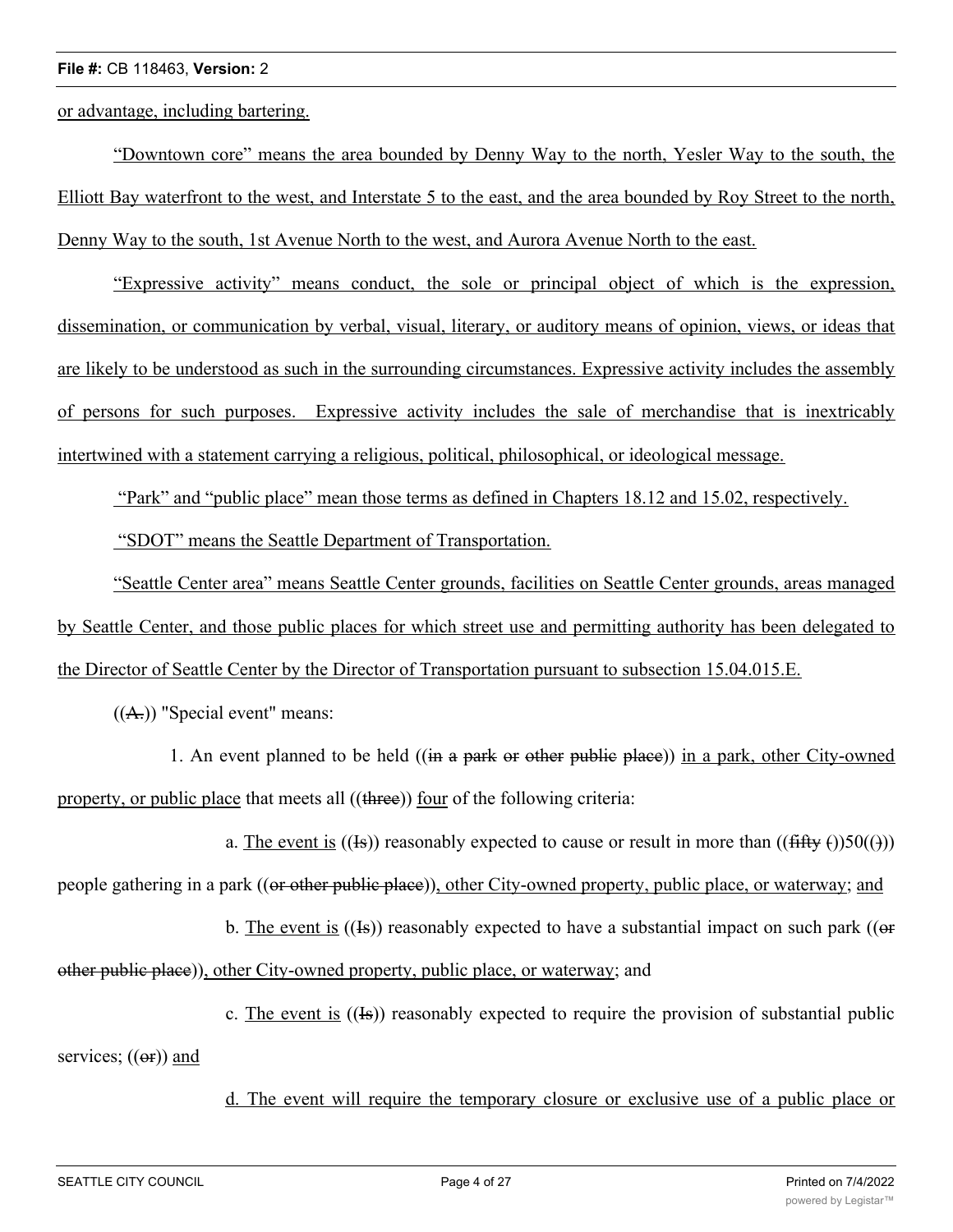waterway; or

2. An event planned to be held on private property that meets all three of the following criteria:

a. The event is  $((\text{Is}))$  reasonably expected to  $((\text{cause or result in}))$  have more than  $((\text{five$ 

hundred ())500(())) people ((gathering in a park or other public place)) in attendance at any one time; and

b. The event is  $((\text{Is}))$  reasonably expected to have a substantial impact on  $((\text{such}) )$  a park,

other City-owned property, or ((other)) public place; and

c. The event is  $((\text{Is}))$  reasonably expected to require the provision of substantial public services; or

3. Any other planned event in a park, other City-owned property, or public place if the event organizer requests the City to provide any public services or the Special Events Committee determines public services will be needed to safely produce the event in addition to those that would normally be provided by the City in the absence of the event  $((.)$ ; or

4. An event held in a park, other City-owned property, or public place, excluding the Seattle Center area, that will have alcohol sales available to the general public and/or event participants.

((B. "Park" and "public place" mean as those terms are defined in SMC Chapters 18.12 and 15.02, respectively.))

"Street segment" means a unit of measurement that is the distance along a street between two intersections; "intersection" as defined in Section 11.14.265.

 $((C))$  "Substantial impact" ((on a park or other public place")) means an event would preclude in whole or in significant part the public's normal and customary use of ((such)) a park, other City-owned property, or public place.

 $((D<sub>z</sub>))$  "Substantial public services" means a material increase in the amount, scope, or level of necessary fire, police, traffic control, crowd control, or other public services above those that would normally be required without the event. With respect to police resources, "substantial public services" means resources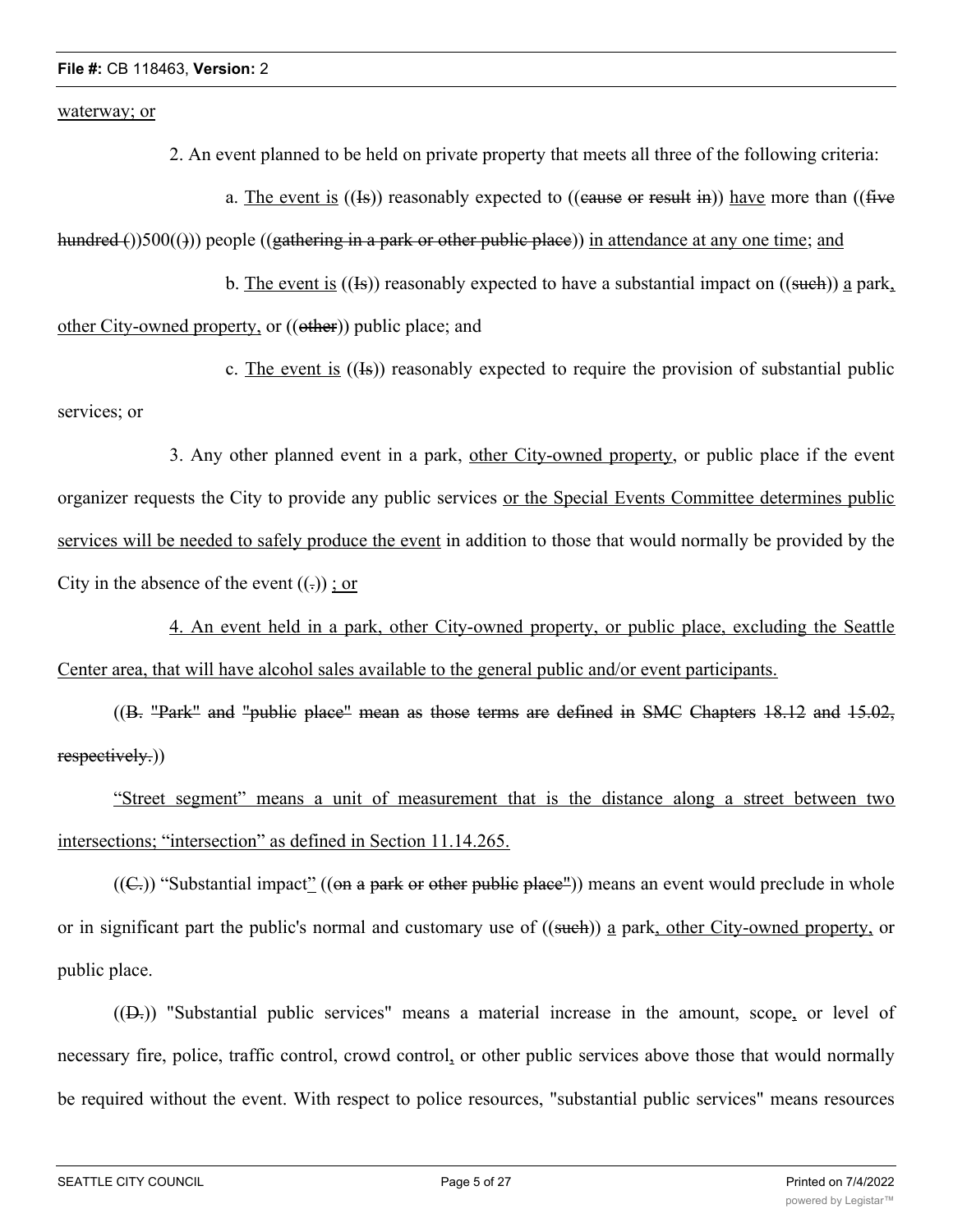for crowd management or traffic control required for the event over and above the normal deployment of police in that geographic area of the City at the time of day during which the event will occur.

"Waterway" means that term as defined Chapter 16.04.

Special Event Type. The event type definitions below contain the characteristics upon which the Special Events Committee will make the event type determination.

1. "Athletic event" means an event with one or more of the following characteristics:

a. The event is a gathering of people, many of whom participate in an athletic activity,

sport, or in physical exertion including running, walking, bicycling, swimming, and other race, recreational, or competitive contest;

b. Participation in the event typically requires individual or team registration and/or a type of payment or entry fee (such as a registration fee);

c. Participation is generally not free or open to all members of the public;

d. The event is primarily to raise or solicit funds whether for profit, for non-profit fundraising, or otherwise; or

e. The event is organized by a for-profit or non-profit entity.

2. "Citywide event" means:

a. The following events: Fremont Solstice Parade; My Macy's Holiday Parade; Seafair

Hydroplane Races and Blue Angel Weekend; Seafair Summer Fourth on Lake Union; and Seafair Torchlight

Parade; and

b. An event that has one or more of the following characteristics:

i. The event can be viewed by the public outside of the immediate event footprint

or boundaries;

ii. The event is expected to draw a significant citywide and/or regional crowd;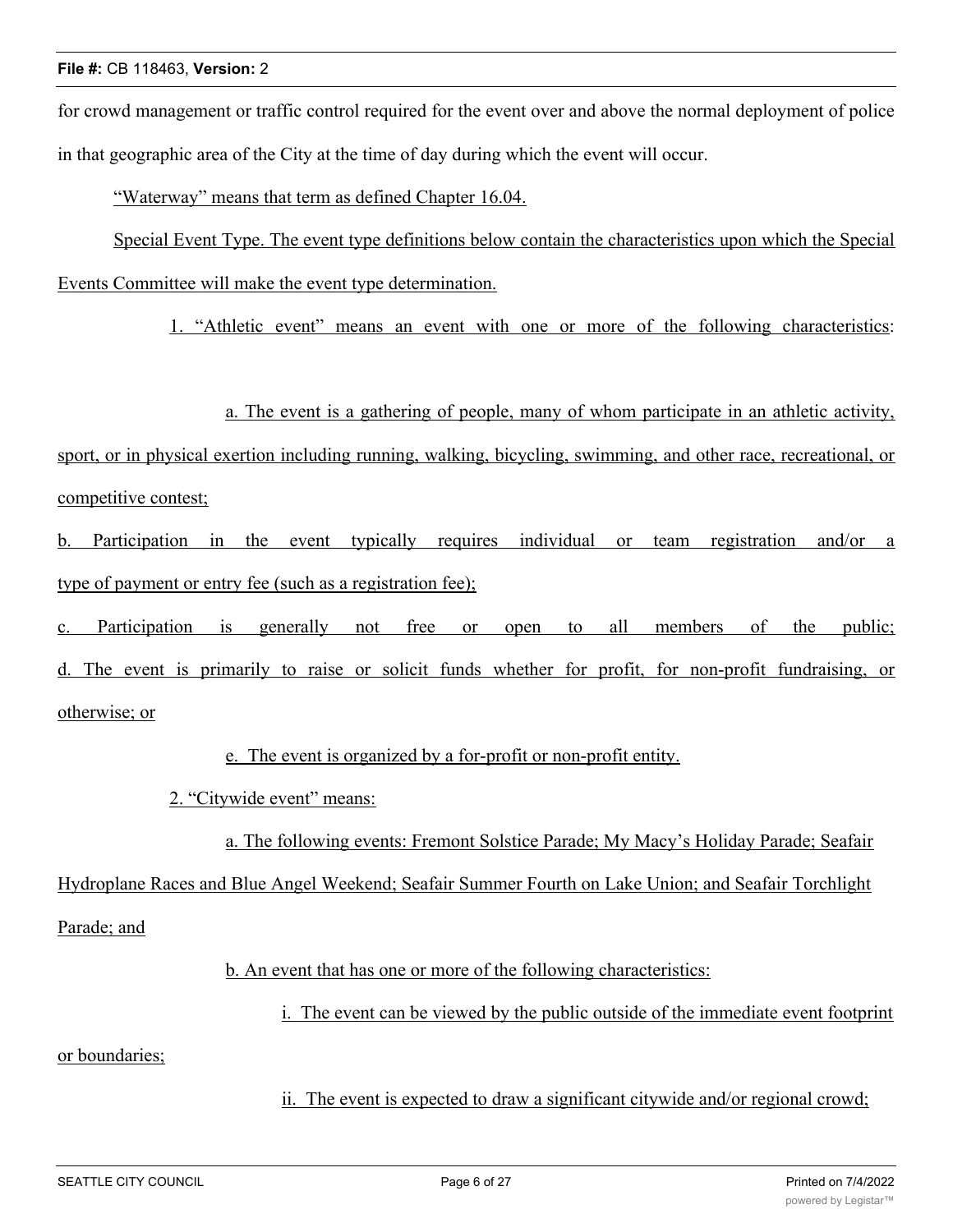iii. The estimated amount of total police officer hours to be assigned to the event is anticipated to exceed 300 hours;

iv. The event is a recurring event held in Seattle for at least 15 of the last 20

years;

v. The event is a celebration of a local, regional, or Federal holiday;

vi. The event is a celebratory parade or event for a local team winning a major

national competition; or

vii. The event would not typically be defined as an athletic event, commercial event, free speech event, or mixed free speech event.

3. "Commercial event" means an event with the purpose to promote, for monetary profit, gain or advantage, a business, product, service, commercial performance, venue, professional or college team or similar organization, or current or future for-profit event conducted by a private person or entity regardless of such person or entity's profit or non-profit status. In addition, a commercial event has one or more of the following characteristics:

a. The event may or may not be open to all members of the public;

b. The event has controlled or ticketed entry (e.g. tickets, pay-upon-entry, or suggested donation posted at the entrance);

c. The event name features the name of a for-profit or non-profit business or organization;

d. The event is concentrated around a single storefront, building, or is an extension of activity within a store or place of business (such as a grand opening);

e. The event is primarily to raise or solicit funds whether for profit, for non-profit fundraising, or otherwise; or

f. The event may be organized by an individual or a non-profit or for-profit entity.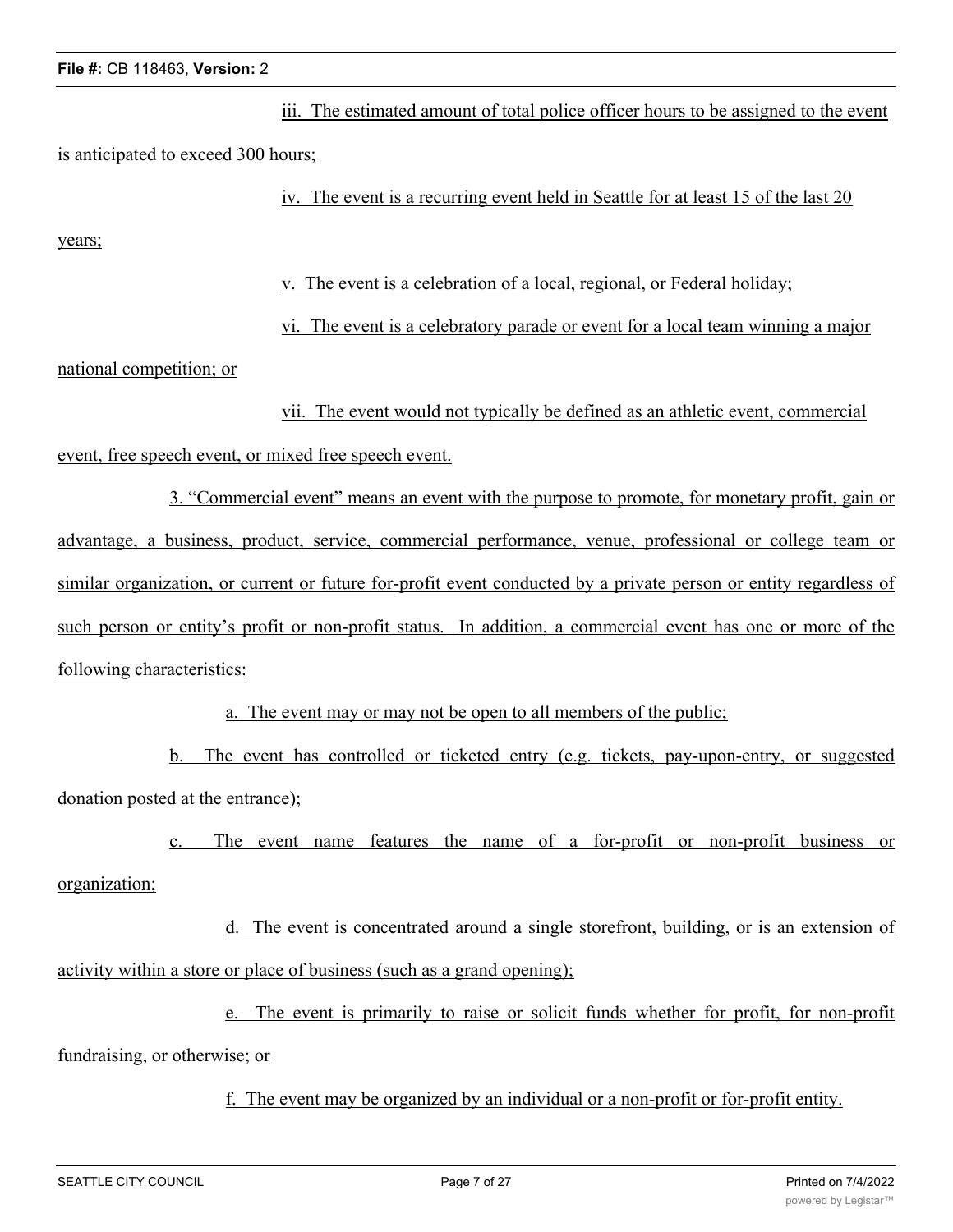4. "Community event" means an event with one or more of the following characteristics:

a. The event is free and open to all members of the public;

b. The event provides a public benefit and/or stimulates economic or cultural activity within a neighborhood or neighborhood business district that benefits multiple locally-owned businesses and/or organizations (including street fairs and block parties in which multiple locally-owned businesses will participate);

c. The event is organized by neighborhood-based groups, community-based organizations, ad-hoc groups, business groups (such as chambers of commerce), or groups that do not have a geographic base (such as racial or ethnic groups, LGBT groups, cultural groups, or a disability community);

d. The event has received a government grant to produce the event (not including sponsorships);

e. The event is organized by a non-profit entity; or

f. The event is anticipated to require less than 300 hours of police officer time.

5. "Free speech event," for purposes of this Chapter 15.52, means an event, other than an athletic, commercial, community, or citywide event, that consists solely of expressive activity. "Free speech event" does not include any event that includes any commercial activity such as commercial food or sales vendors. "Free speech event" may include a "march" as defined in Section 11.25.020.

6. "Mixed free speech event" means an event, other than an athletic, commercial, community, citywide, or parade event, that includes expressive activity but also includes non-expressive or commercial activity (e.g. commercial food or sales vendors). Non-expressive activity includes: recreation (e.g. games, arts and crafts activities, reunions, birthday parties, or participatory dances); competition/contests (e.g. soap-box derbies or scavenger hunts); spectator sports (e.g. boat races, regattas, hockey, or basketball); athletic events (e.g. races or runs); circuses/fairs/carnivals (e.g. booths, games, rides, or similar amusements); food-related activities (e.g., barbecues, cook-offs, picnics, food distribution, food festivals); sales/trade shows/business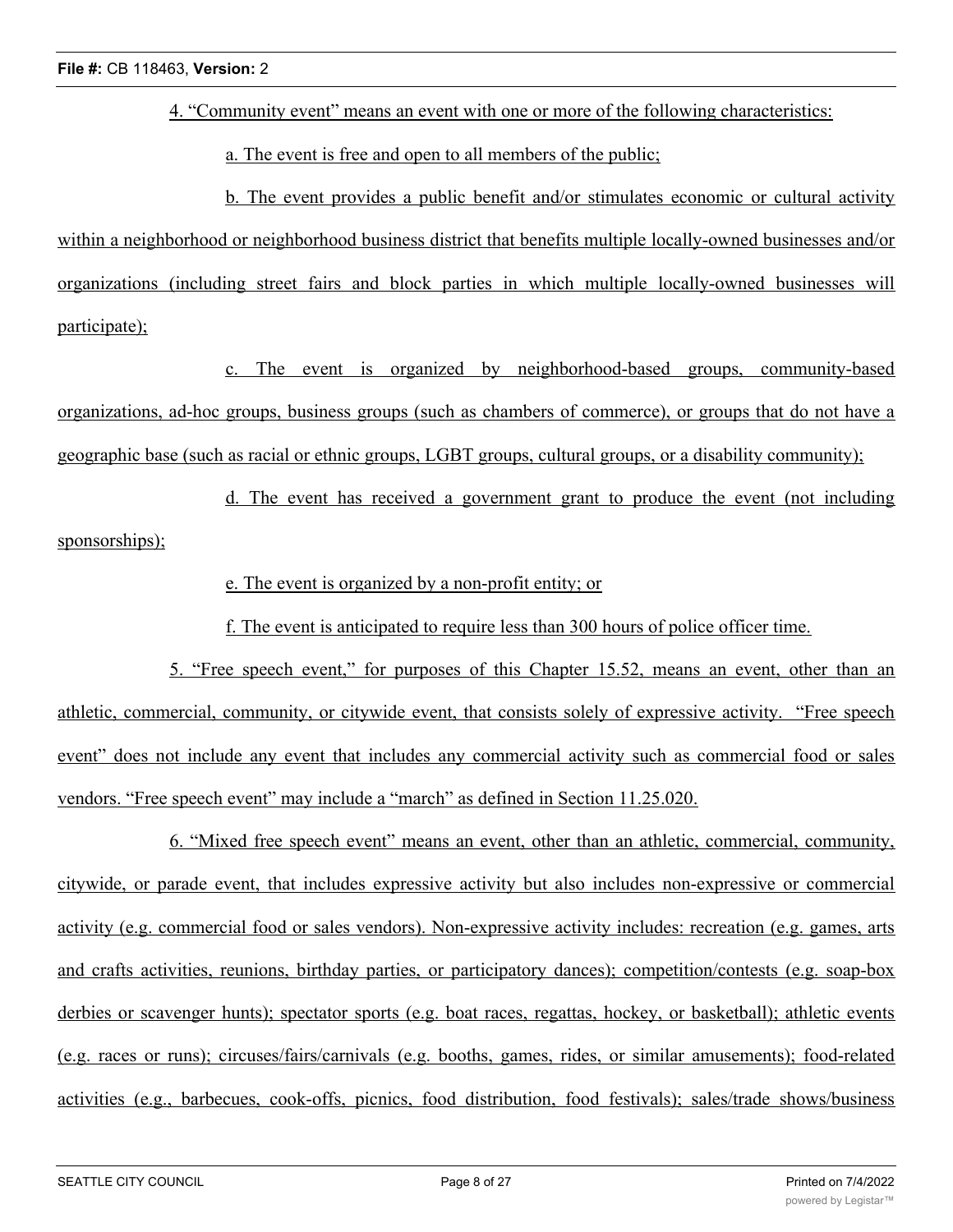promotions (e.g. crafts shows, antique shows, merchandise sales or exhibits, or product launches); beach/park clean-ups; and training activities (e.g. corporate sessions or team-building activities).

7. "Parade event" means an event with the following characteristics:

a. The event is a "fixed point parade" as defined in Section 11.25.020 held in a public

place or public right-of-way with vehicles, floats, animals, and/or other participants, but does not include a "march" as defined in Section 11.25.020;

b. The event is free and open to all members of the public as spectators;

c. The event provides a public benefit and/or stimulates economic activity within a

neighborhood or neighborhood business district;

d. The event is organized by a non-profit entity; or

e. The event is anticipated to require less than 300 hours of police officer time.

Section 2. Section 15.52.010 of the Seattle Municipal Code, last amended by Ordinance 120631, is amended as follows:

### **15.52.010 Special Events Committee ((.))**

There is hereby established a Special Events Committee to identify in coordination with City departments and other governmental entities the nature and scope of governmental services necessary for special events as defined in this ((chapter)) Chapter 15.52; to issue special event permits for such events; to determine appropriate terms and conditions for such permits; to set the applicable fees; and to administer this  $((ehapter))$ Chapter 15.52.

Section 3. Section 15.52.020 of the Seattle Municipal Code, last amended by Ordinance 123361, is amended as follows:

### **15.52.020 Committee membership ((.))**

The Special Events Committee shall be comprised of the following voting members:

A. A representative of the Mayor, the City Budget Director, the Fire Chief, the Police Chief, the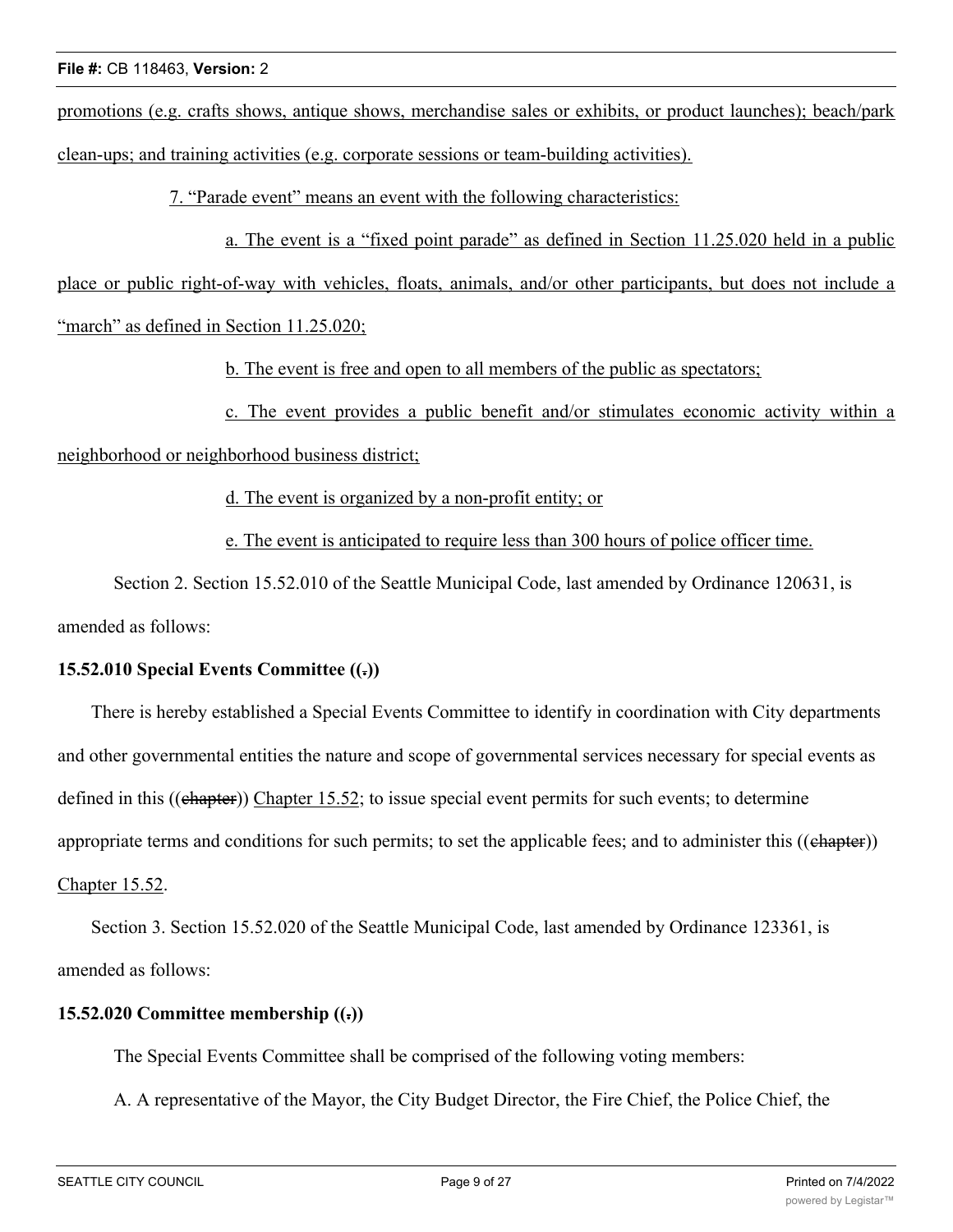Superintendent of Parks and Recreation, and the Directors of Economic Development, Transportation, Planning and Development, Finance and Administrative Services, Seattle Center, Seattle Public Utilities, and Neighborhoods, ((and of the Seattle-King County Health Department)) all of which shall be City of Seattle employees;

B. A representative of the ((transit division of King County government)) King County Metro Transit Division, the Seattle-King County Health Department, and the Washington State Liquor and Cannabis Board;

C. Three citizens and one alternate appointed by the Mayor, subject to confirmation by the City Council;  $((an))$  the alternate may vote when the appointee is absent. The citizen positions shall be as follows:  $((\Theta_{\text{He}}))$ one of the citizens shall have experience in organizing special events with attendance over 10,000 people; (( another)) one shall have experience organizing ((smaller)) events with 10,000 people or fewer; and one shall have experience working for a neighborhood-based community organization, such as a local chamber of commerce or business improvement area, that has produced permitted special events. The alternate shall have experience organizing special events of any size. Citizen members are appointed to one-year terms and may be reappointed. Citizen ((M))members shall serve without compensation( $(\cdot,$ )) by reason of their committee membership. Citizen members and alternates may be reimbursed for expenses incurred in attending committee meetings and performing committee duties.

D. The Mayor shall appoint the chair of the Committee from among those persons listed in subsection 15.52.020.A, who shall serve for a term of two years and may be reappointed. The incumbent chair shall hold over at the expiration of ((his or her)) the term until a successor is appointed and qualifies. The chair shall provide for maintaining committee records, arranging meeting times and places, sending statements, ((and)) issuing permits on behalf of the Committee, and, with support from the Special Events Committee, lead on negotiations and making agreements with organizers of citywide events.

Section 4. Section 15.52.030 of the Seattle Municipal Code, last amended by Ordinance 120631, is amended as follows: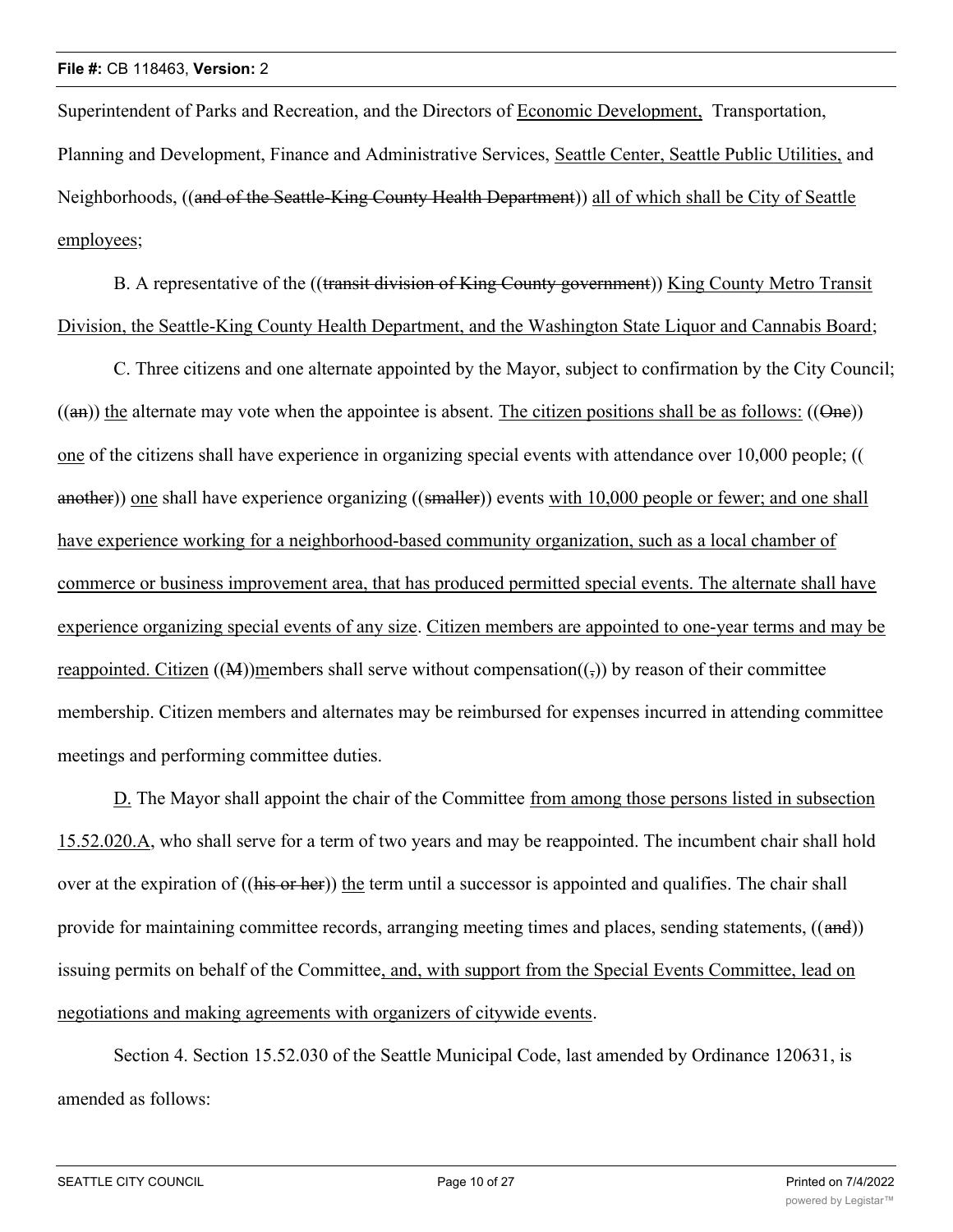### **15.52.030 Powers of Special Events Committee ((.))**

The Special Events Committee shall have the power:

A. To interpret and administer this ((chapter)) Chapter 15.52, to establish criteria for determining whether an event meets the definition of a special event, to determine whether an event requires a special event permit, to determine the special event type, to calculate the special events fee, and to require, receive, and process applications for such permits;

B. To represent the City, under the supervision of the Mayor, in discussions and in making agreements with persons who propose an event that may require a special event permit;

C. To represent the City, under the supervision of the Mayor, in negotiating and finalizing the special events agreement and citywide events fee for citywide events. The Chair of the Special Events Committee, in consultation with the Special Events Committee and Seattle Police Department, is hereby authorized to negotiate and finalize an agreement with organizers of citywide events concerning services, resources, fees, and safety and security;

 $((\mathbb{C}))$  D. To identify, in coordination with City departments and with other governmental entities the nature and scope of governmental services necessary for such special events;

 $((D<sub>z</sub>))$  E. To issue special event permits for special events; determine appropriate terms and conditions as contemplated by ((SMC)) Section 15.52.040; require, review, and approve security, crowd control, and traffic control plans; identify the appropriate fee or, if applicable, apply an exemption in ((SMC)) Section 15.52.080 or an exclusion in ((SMC)) Section 15.52.090; accept a bond, escrow account, or letter of credit from a financial institution in lieu of an advance deposit of a fee; determine the appropriate insurance coverage (with the City as a named insured) that an event must obtain and require proof of compliance; work with the applicant, ((and)) the Police Department, and the Fire Department to develop an approved safety and security plan; and, as authorized by ((SMC Section)) subsection 15.52.070. I, grant a refund of a fee paid;

F. To determine and require, based on the type, size, location, time, and scope of the event, the event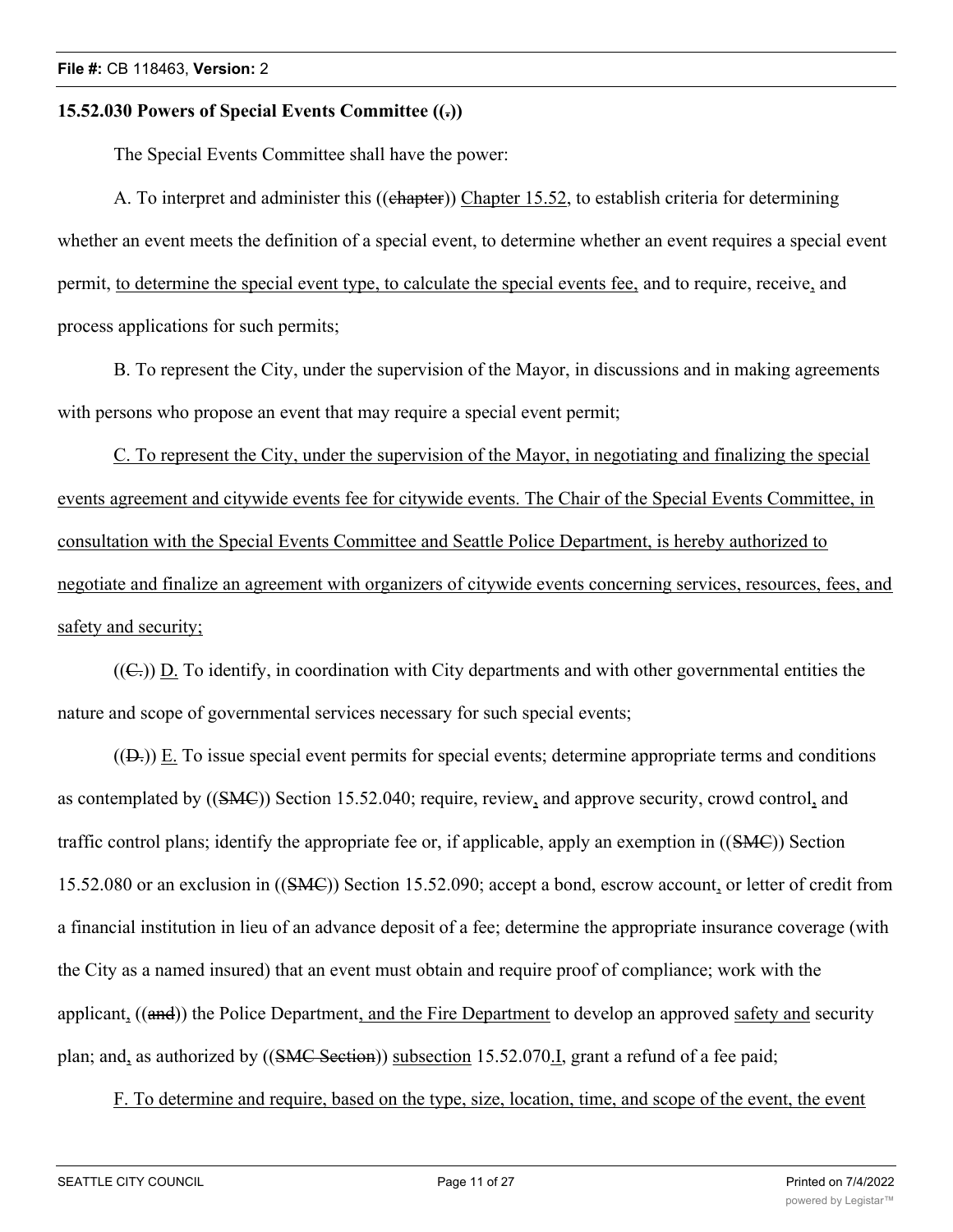organizer's notification and outreach requirements to adjacent businesses, residents, neighborhood associations, business associations, media outlets, and any other entity that may be impacted by the activity. Outreach may include, but is not limited to, door-to-door in-person engagement, written notifications, neighbor sign-offs, media releases, postcards, or similar mailers;

 $(\textbf{(E.)})$  G. To deny an application, issue a permit on contingency or conditions, and/or revoke a permit as contemplated by  $((\text{SMC}))$  Section 15.52.060  $((\overline{\mathbf{s}}))$  and as consistent with  $((\text{SMC}))$  Section 15.52.040;

 $((F<sub>1</sub>))$  H. To promulgate rules in accordance with the Administrative Code, Chapter 3.02  $(\cdot)$  and to implement this ((chapter)) Chapter 15.52 ((, and to promulgate a schedule of base fees, rounded to the nearest Fifty Dollars (\$50.00), to reflect adjustments in the Consumer Price Index as contemplated by subsection A of SMC Section));

I. To update the special events fee components as described in subsection 15.52.070.G;

 $((G<sub>z</sub>))$  J. To review the fee schedule and event classification periodically, project revenues, and submit recommendations to the Mayor in the City budget process;

 $(H<sub>z</sub>)$ ) K. To adopt rules for its own procedures; establish subcommittees for assignments; select a voting member to preside in the absence of its chair; and delegate ministerial functions to City departments;

L. To convene meetings in March 2017 and March 2020 with a diverse group of event organizers and stakeholders to review the impacts to special events from this Chapter 15.52 and process improvements. The committee will invite all event organizers who held an event in Seattle in the previous year. Participants must include at least one organizer representing each special event type as defined in Section 15.02.005, and other related neighborhood and business organizations, government agencies, and stakeholders; and

 $((1))$  M. To perform such other functions as may be assigned by ordinance from time to time.

Section 5. Section 15.52.040 of the Seattle Municipal Code, last amended by Ordinance 120631, is amended as follows:

### **15.52.040 Special events permits required ((.))**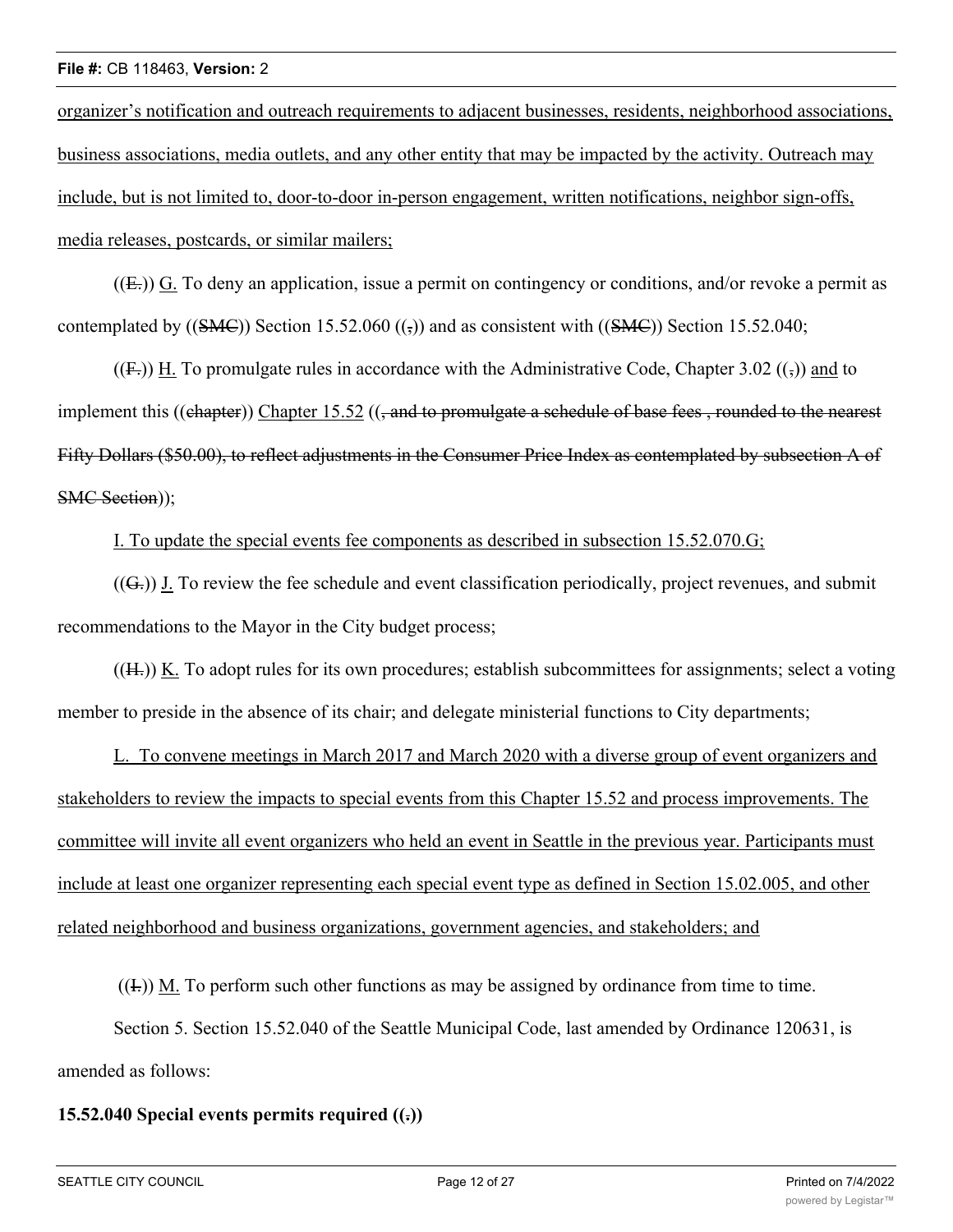A. A special event permit or authorization from the Special Events Committee is required for any special event, as defined in this ((chapter, except that no special event permit shall be required if the event sponsor, organizer or other party and the City have entered into a written agreement covering the same matters as would otherwise be included in a special event permit for such an event)) Chapter 15.52. Such special event permit or authorization shall be in addition to any street or park use permit, parade permit, Seattle Center permit or agreement, or other regular permits as may be required by ordinance.

B. To avoid duplication, when a special event permit covers the subject matter to their satisfaction, the Director of Transportation and/or as to parks, park drives and boulevards, the Superintendent of Parks and Recreation, respectively, may waive issuing a separate street use permit or park use permit.

C. When a special event permit is required, no street use permit shall issue under this ((title)) Title 15, nor shall a park use permit issue pursuant to Title 18, for such an event until the Special Events Committee has issued its special event permit therefor or otherwise authorized the issuance of the departmental permits, unless pursuant to subsection 15.52.040.B the Director and/or the Superintendent waive issuance of separate permits.

D. When a special event permit is required, the Special Events Committee shall, after reviewing the application and if necessary meeting with the organizer, advise the organizer of all other permits that appear to be required for the event based on information contained in the application  $((\frac{1}{2} \text{ and } \frac{1}{4} \text{ as} \text{ is})$ , assisting the organizer in contacting other departments to apply for all other permits in a timely manner.

E. When such an event will be ((an exercise of rights protected by the First and Fourteenth Amendments to the United States Constitution, or Article I, Sections 3, 4, 5, or 11 of the Washington Constitution,)) a free speech event or mixed free speech event, the application shall be processed promptly  $((\frac{1}{2}, \frac{1}{2}, \frac{1}{2}, \frac{1}{2}, \frac{1}{2}, \frac{1}{2}, \frac{1}{2})$ for political or religious activities or imposing terms or conditions that infringe constitutional freedoms, and in a manner that respects the liberties of applicants and the public)).

Section 6. Section 15.52.050 of the Seattle Municipal Code, last amended by Ordinance 120631, is amended as follows: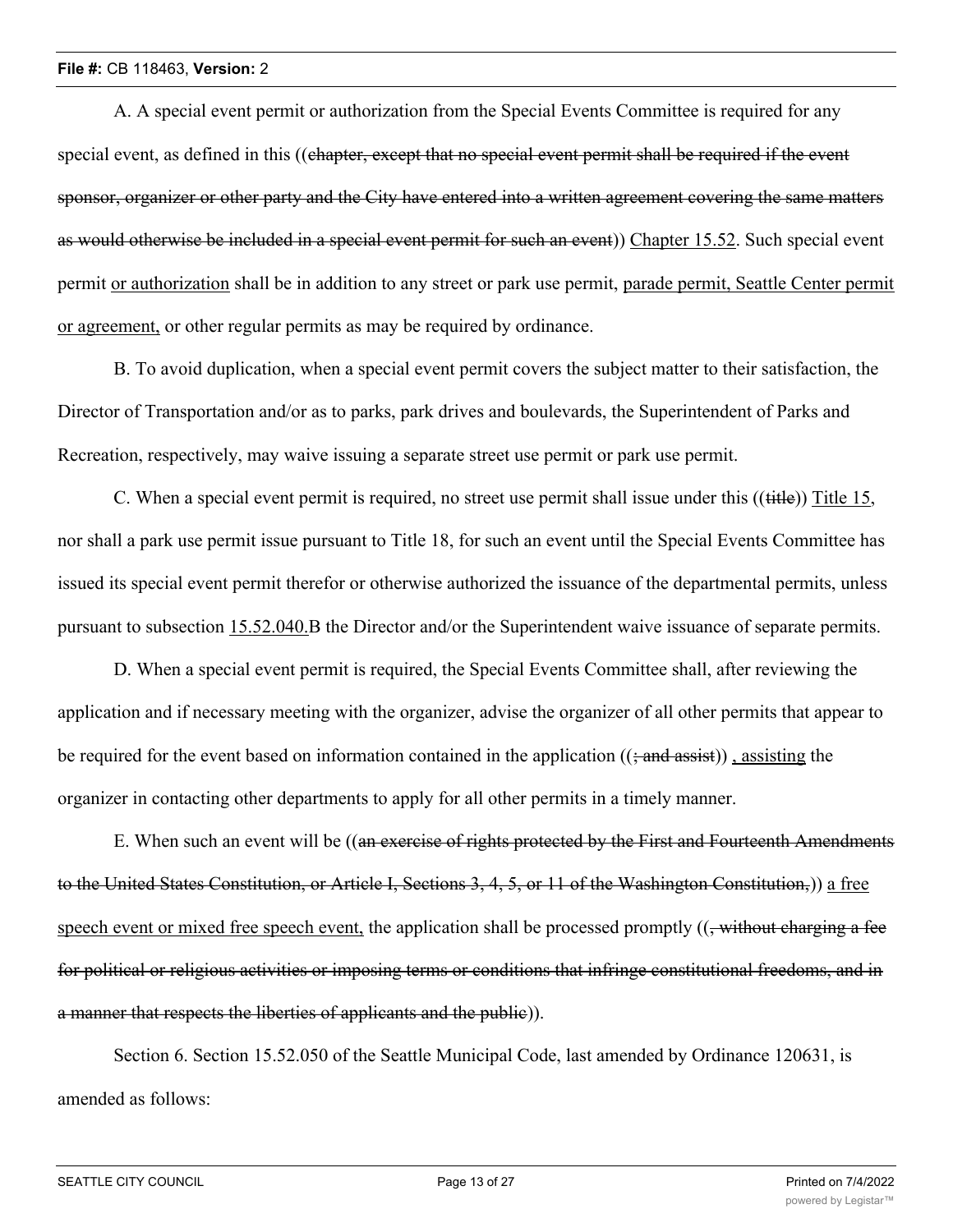### **15.52.050 Conditions authorized ((.))**

The Special Events Committee may include in a special event permit, among other provisions, reasonable terms or conditions as to the time, place, and manner of the event  $((\cdot))$  as is necessary to coordinate multiple uses of public property, assure preservation of public property and public places, prevent dangerous, unlawful, or impermissible uses, protect the safety of persons and property and control vehicular and pedestrian traffic in and around the venue, and protect and insure the safety, comfort, or convenience of the public, provided that such requirements shall not be imposed in a manner that will unreasonably restrict expressive or other activity protected by the Washington or United States Constitutions. Such terms and conditions may include the implementation of a plan presented by the applicant and approved by the Committee for:

A. crowd control, traffic control, safety, and security;

B. compliance with health and sanitary regulations as explicated by the Seattle-King County Health Department for the event;

C. compliance with any applicable law, rule, or regulation pertaining to the preservation or promotion of public health, safety or welfare;

D. coordination with the Fire Department or medical personnel for emergency treatment and evacuation of people who may need immediate care, cardio-pulmonary resuscitation, or ambulance service;

E. emergency communication  $((\cdot))$ , fire suppression equipment with structures  $((\cdot))$ , and maintenance of unobstructed emergency passageways;

F. proper waste, recycling, and compost receptacles and a disposal plan as explicated by Seattle Public Utilities, as well as a clean-up plan; and,

G. where traffic congestion  $((\text{may be}))$  is anticipated, encouraging the use of alternative transportation choices such as transit, biking, and car pooling.

In determining and issuing conditions, the Special Events Committee shall consider anticipated impacts of the event based on an assessment of the event, including size, scope, complexity, location, and history; ((as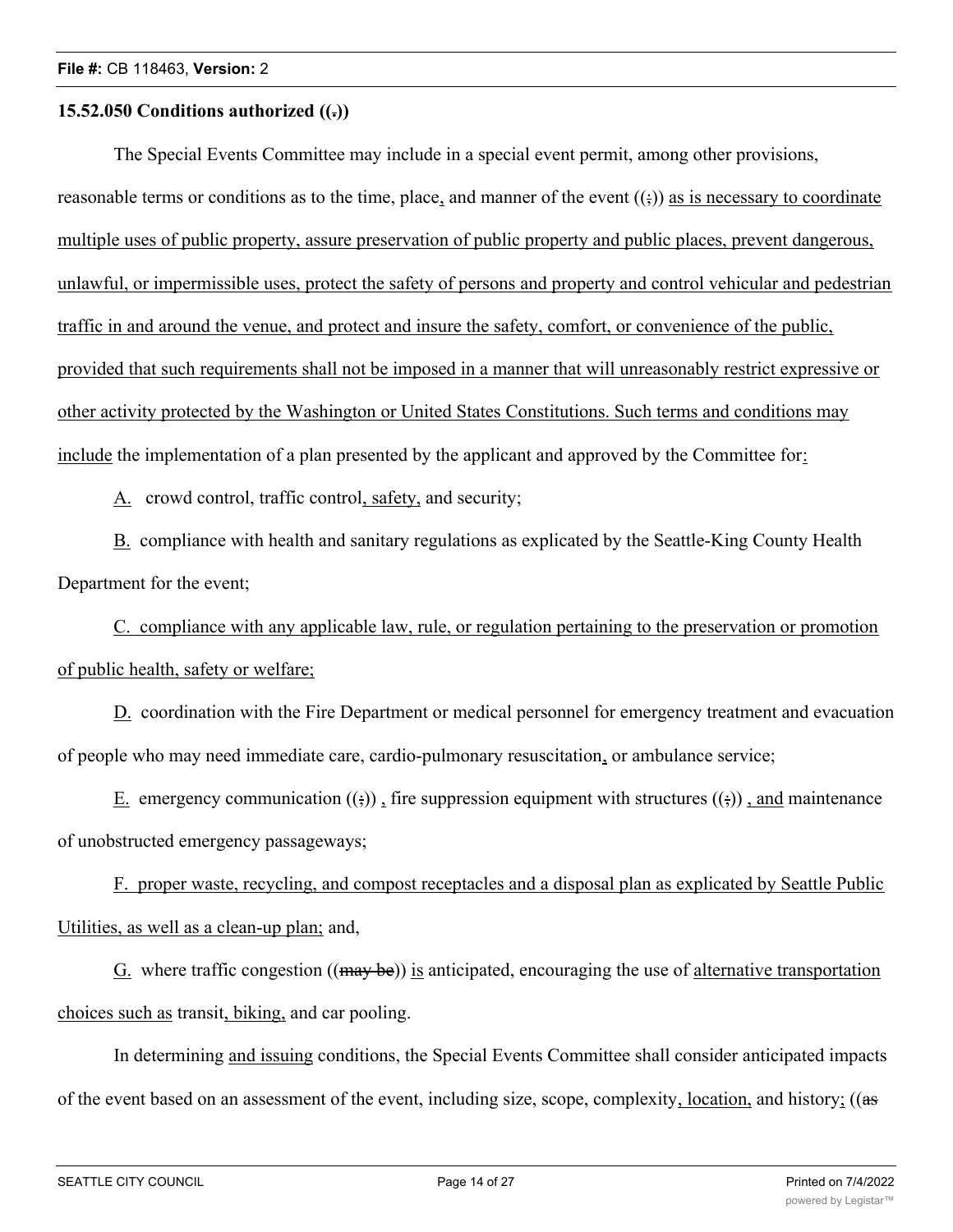well as)) the event's or event organizer's successful implementation of conditions included in previous permits; the public's access to public places and public services; the impact on frequently-utilized special event locations or routes; and the impact on neighborhoods. Conditions ((shall be based upon projected impacts on public safety, public places and public services, but)) shall not be ((based upon)) determined or issued based on the programming content of the event or message that the proposed event may convey.

In order to accommodate other concurrent events, the rights of abutting owners, ((and)) the needs of the public to use streets,  $((\Theta$ ) parks, or other public services, and to minimize impact on frequently-utilized special event locations or routes, the conditions may include, but are not limited to, reasonable adjustments in the date, time, route, or location of the proposed event; accommodations of pedestrian or vehicular traffic using the street; and limitations on the duration of the event, recognizing the conditions or adjustments may affect the total fees.

Section 7. Section 15.52.060 of the Seattle Municipal Code, last amended by Ordinance 120631, is amended as follows:

#### **15.52.060 Processing, denial, and revocation of permit ((.))**

A. Processing. To assist the City in planning for and assigning its police, fire, and other department personnel, the organizers of ((annual)) special events, except free speech events as defined in Section 15.52.005, subject to a special event permit are ((encouraged)) required to submit their applications at least (( three (3) months)) 90 days before the scheduled event; and the Special Events Committee shall process such application within  $((sixty)(60)())$  days of the application, if practicable. If the application is received less than 90 days in advance, the Special Events Committee shall process the application if, taking into consideration the City resources available, the type, size, scope, complexity, location, or history of the event, the application is received with sufficient time to plan and permit the event.

Organizers of free speech events as defined in Section 15.52.005, including, but not limited to, spontaneous free speech events that are occasioned by news or affairs coming into public knowledge, may submit their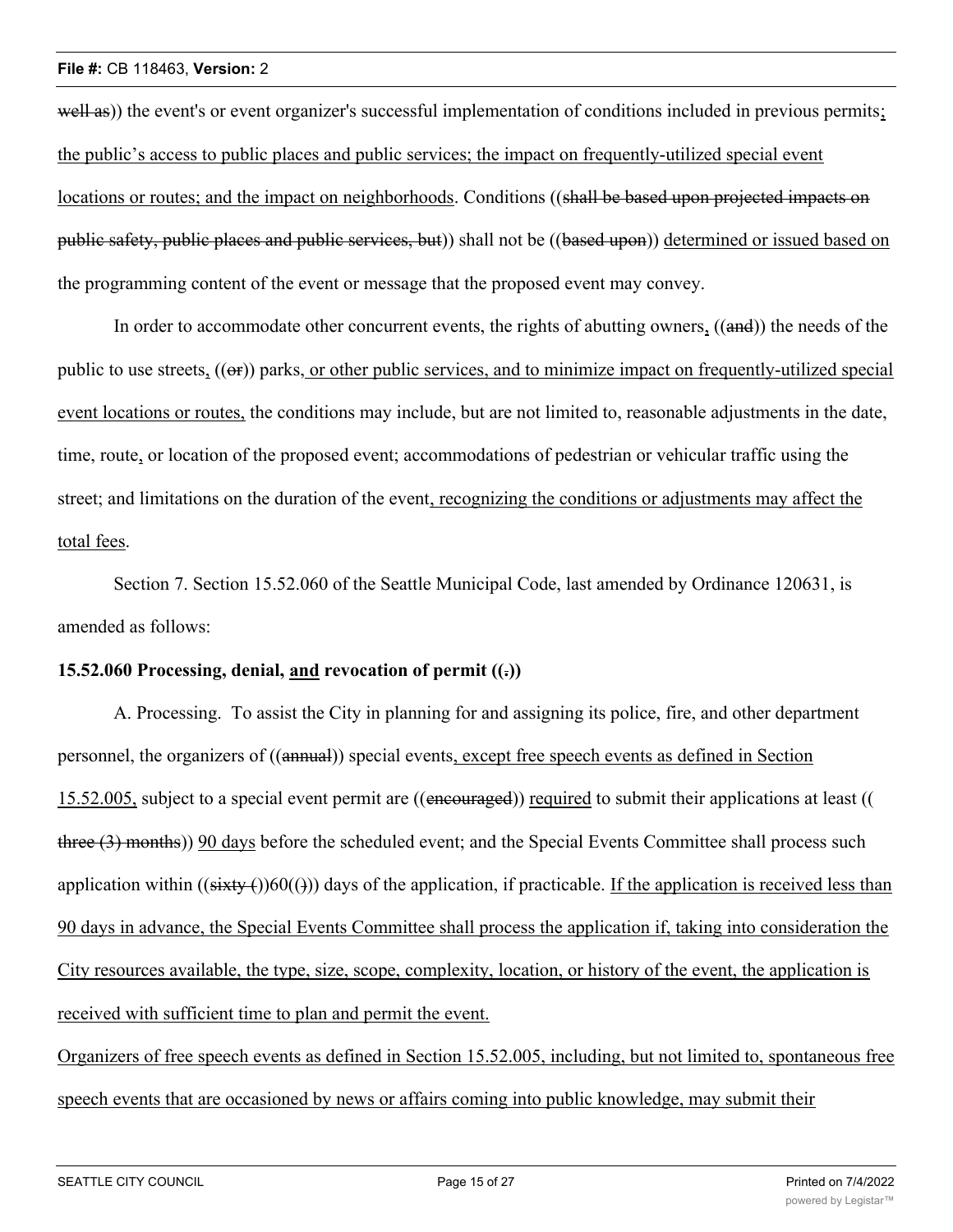applications at any time before the scheduled event."

For all special events other than free speech events and mixed free speech events, payment of a late fee, as described in subsection 15.52.070.E, may be required if the application is submitted less than 60 days prior to the start of the event. The Special Events Committee may waive the late fee based on the time necessary to plan, process, and permit the event; the size, scope, complexity, location, or history of the event; and the event organizer's experience in organizing events.

B. Denial. The Special Events Committee may deny an application for a special event permit if:

1. The applicant supplies false or misleading information; the applicant fails to complete the application or to supply other required information or documents; or the applicant declares or shows an unwillingness or inability to comply with reasonable terms or conditions contained in the proposed permit;

2. The time necessary to plan, process, and permit the event is insufficient based on the size, scope, complexity, location, or history of the event, and the resources available to the City, except that nothing in this subsection 15.52.060.B.2 shall limit an applicant's ability to obtain a last-minute parade permit pursuant to Section 11.25.050.E. Applications for spontaneous free speech events that are occasioned by news or affairs coming into public knowledge less than one week before such events shall not be denied with respect to the date of the proposed event based on this subsection 15.52.060.B.2;

 $((2))$  3. The proposed event is proximate to another previously permitted or previously scheduled ((exempt)) event, so that the combined impacts and required public services exceed what the City, after reasonable efforts have been made to accommodate both events, can reasonably provide; or the proposed event would interfere with construction or maintenance work in the immediate vicinity  $((\text{- or unreasonably infinite})$ upon the rights of abutting properties)); or

 $((3))$  4. The proposed event would unreasonably disrupt the orderly or safe circulation of traffic; ((as)) would present an unreasonable danger to the health or safety, or present an unreasonable risk of injury (( or damage)), to the public, the participants, or City employees; or would present an unreasonable risk of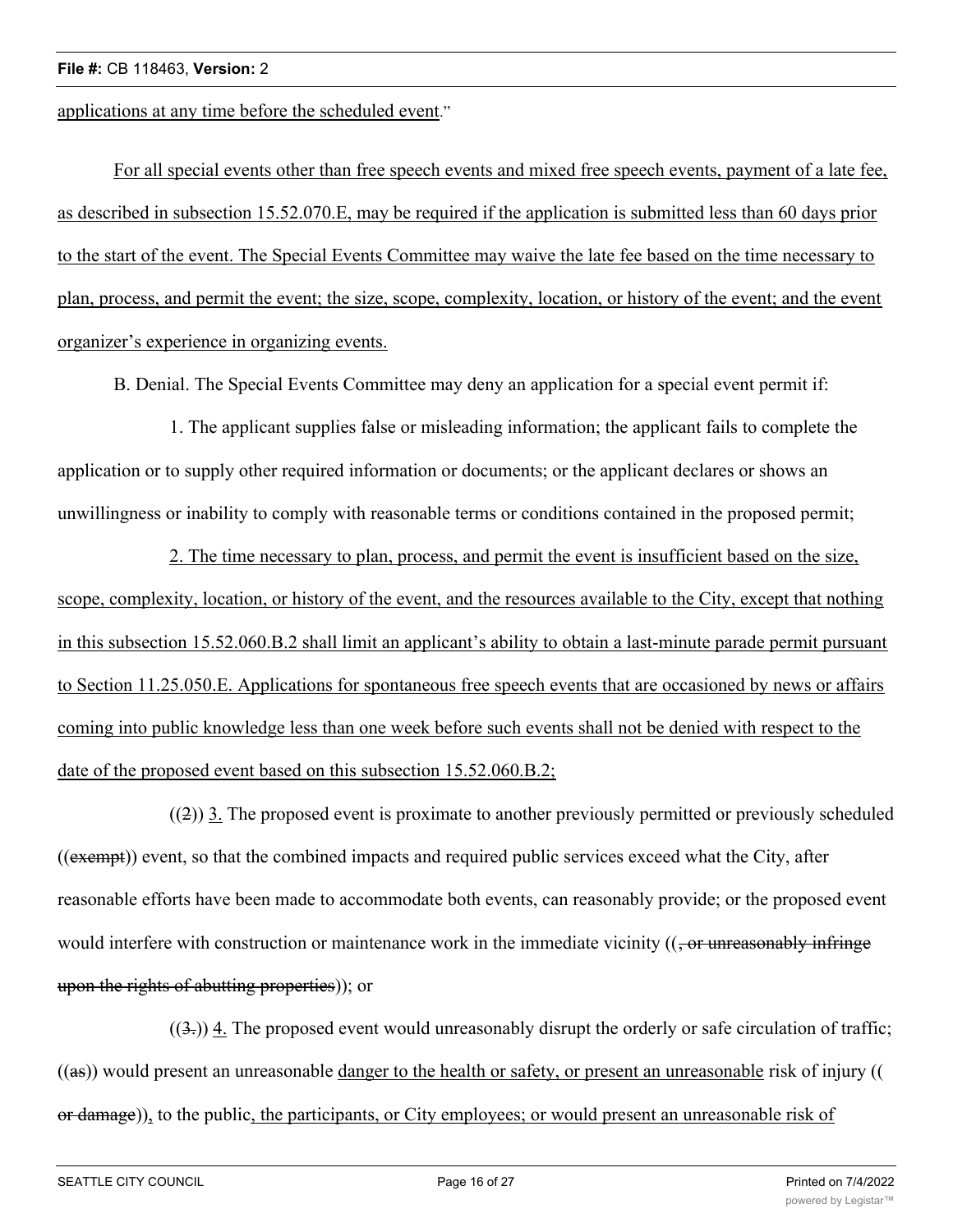damage to property.

In the event subsection 2,  $((\Theta F))$  3, or 4 of this subsection 15.52.060.B  $((\phi B \Theta \vee \phi_{\sigma}))$  applies, the Special Events Committee shall offer the applicant the opportunity to submit an alternative date or place for the proposed event before denying the application. For free speech and mixed free speech events, the City shall designate an alternative proposal and may impose conditions pursuant to Section 15.52.050.

If the Special Events Committee denies an application, the Committee shall state in writing the reasons for its denial.

C. Revocation. The Special Events Committee may cancel or revoke a permit already issued upon written notice to the applicant stating the grounds for revocation if:

1. The applicant, in the information supplied, has made misstatement of a material fact; the applicant has failed to fulfill a term or condition of the permit in a timely manner; or the check submitted by an applicant in payment of the fee for a permit has been dishonored; or

2. The applicant requests the cancellation of the permit or cancels the event; or

3. An emergency or supervening occurrence requires the cancellation or termination of the event in order to protect the public health or safety.

((The City shall refund the permit fee in the event of a revocation caused by an emergency or supervening occurrence; the City shall refund the balance of the fee less its costs incurred if the cancellation occurs at the request of an applicant who is in compliance with this chapter.))

D. Administrative Review. An applicant may request an administrative review of: a Special Events Committee denial of a special events permit application, or conditions placed upon a permit that the applicant alleges are unconstitutional or will prevent the applicant from holding the proposed event. Such a review shall be conducted by an Administrative Review Committee, comprised of the Superintendent of Parks and Recreation if the event will impact a park, the Director of Seattle Center if the event will impact the Seattle Center area, the Director of Transportation, ((and)) the Fire Chief, the Chief of Police, and the Director of the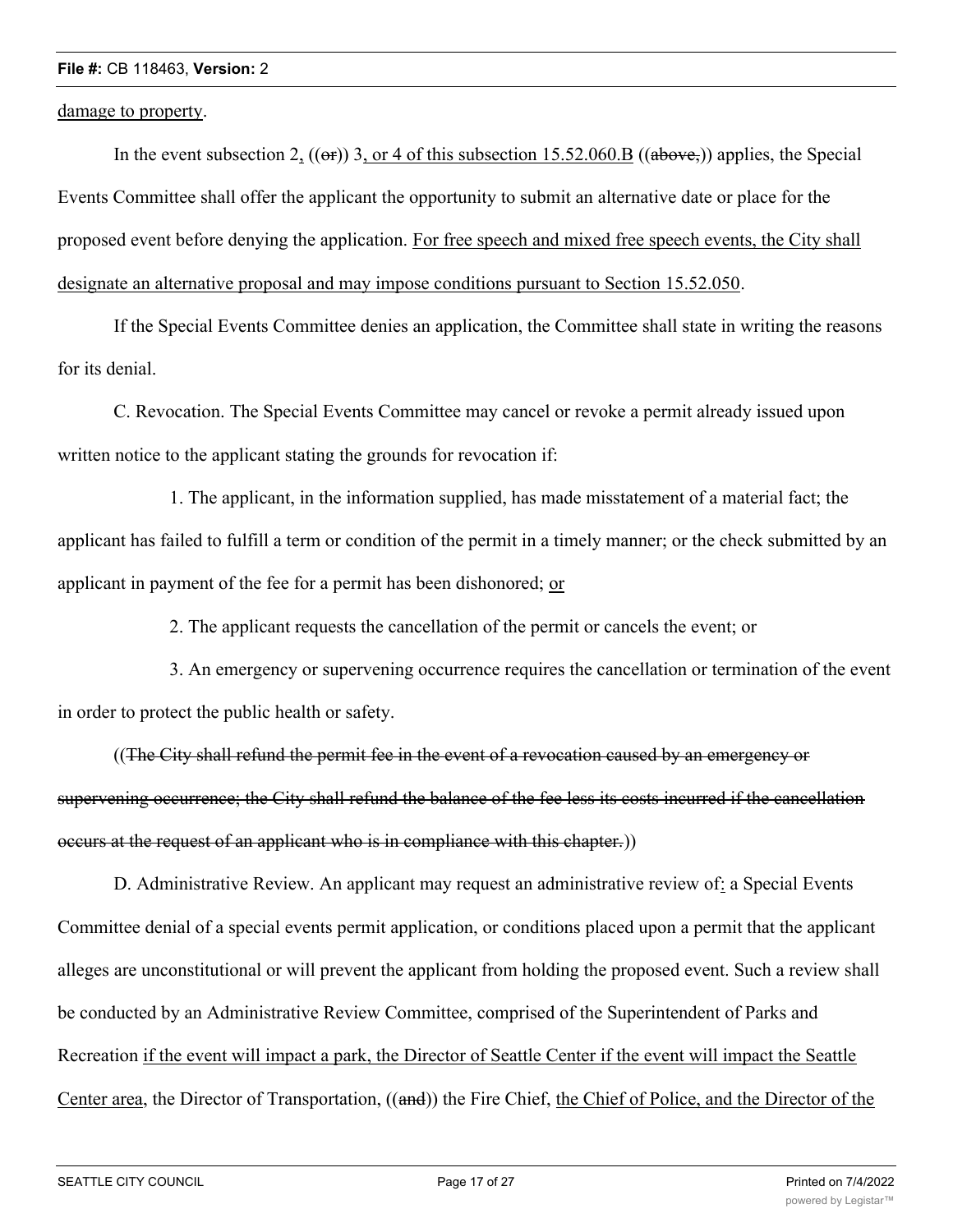Office of Economic Development, or their deputies, provided that if the deputy is a member of the Special Events Committee, then the department head shall serve on the Administrative Review Committee. A request for an administrative review shall be made to the Special Events Committee in writing within three  $((3))$ business days after the denial or issuance of the permit with conditions. The Administrative Review Committee shall issue its ((decision)) review within five  $((5))$  business days of its receipt of the request for review.

Section 8. Section 15.52.070 of the Seattle Municipal Code, relating to special event permit fees, enacted by Ordinance 115982, is repealed as shown in Attachment A.

Section 9. A new Section 15.52.070 is added to the Seattle Municipal Code as follows:

### **15.52.070 Fees**

A. Application Fee. A non-refundable application fee of \$75 shall be due upon filing of a special events permit or authorization application for all event types except free speech events and mixed free speech events.. The Special Events Committee shall waive the application fee for free speech events and mixed free speech events if the individual applicant qualifies as an indigent natural person as defined in Section 15.52.005. In making its determination, the Special Events Committee may require relevant information and documentation as may, in the opinion of the Special Events Chair, be reasonably necessary to verify the indigent status of the individual.

B. Administrative Fee. For athletic events, commercial events, community events, and parade events, the administrative fee is the sum of five fee components as calculated in Exhibit A for 15.52.070 and described below in this subsection 15.52.070.B. The administrative fee for mixed free speech events shall be the lower of a) the fees as calculated in this subsection 15.52.070.B using the five fee components related solely to nonexpressive or commercial activity, at those events or b) the actual costs incurred by the City for planning, review, and permitting before the event; required inspections during the event; a traffic control plan; noise variation permits and reviews; business license reviews; and insurance reviews. The administrative fee shall not be charged for free speech events as defined in Section 15.52.005.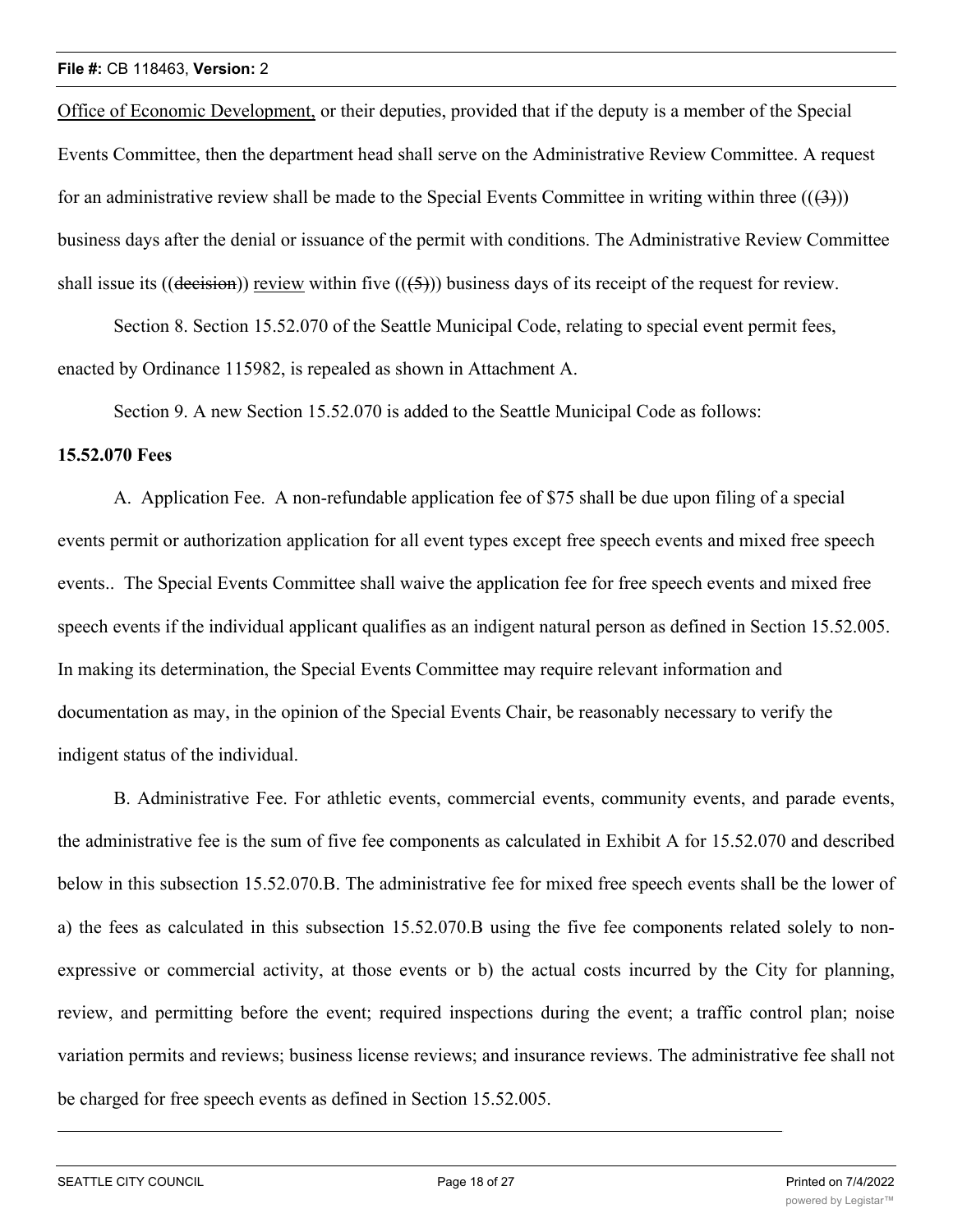| Exhibit A for 15.52.070                                                                                                                                                                                                                                                                                                                                                |                                                                 |                                            |                                 |                                              |  |  |  |
|------------------------------------------------------------------------------------------------------------------------------------------------------------------------------------------------------------------------------------------------------------------------------------------------------------------------------------------------------------------------|-----------------------------------------------------------------|--------------------------------------------|---------------------------------|----------------------------------------------|--|--|--|
| <b>ADMINISTRATIVE FEE</b>                                                                                                                                                                                                                                                                                                                                              |                                                                 |                                            |                                 |                                              |  |  |  |
| Column $#$                                                                                                                                                                                                                                                                                                                                                             | 1                                                               | $\overline{2}$                             | 3                               | $\overline{4}$                               |  |  |  |
| (A) Street/Bridge Use                                                                                                                                                                                                                                                                                                                                                  |                                                                 |                                            |                                 |                                              |  |  |  |
| <b>Unit Type</b>                                                                                                                                                                                                                                                                                                                                                       | # of Street<br>Segments or<br><b>Unit</b> whole<br>numbers only | # of Hours<br>Closed or<br><b>Modified</b> | Fee per Hour                    | <b>Subtotal</b>                              |  |  |  |
| <b>Principal arterials</b>                                                                                                                                                                                                                                                                                                                                             |                                                                 |                                            | \$<br>23                        | Column 1x2x3                                 |  |  |  |
| <b>Minor arterials</b><br><b>Collector arterials</b><br><b>Access streets</b>                                                                                                                                                                                                                                                                                          |                                                                 |                                            | \$<br>18<br>\$<br>12<br>\$<br>8 | Column 1x2x3<br>Column 1x2x3<br>Column 1x2x3 |  |  |  |
| <u>Highway/freeway ramps</u>                                                                                                                                                                                                                                                                                                                                           |                                                                 |                                            | \$<br>30 <sup>1</sup>           | Column 1x2x3                                 |  |  |  |
| $\mathfrak{L}$<br>300<br>Column 1x2x3<br><b>Bridges</b><br>(A) Sum of Column 4                                                                                                                                                                                                                                                                                         |                                                                 |                                            |                                 |                                              |  |  |  |
| (B) Arterials Intersected                                                                                                                                                                                                                                                                                                                                              |                                                                 |                                            |                                 |                                              |  |  |  |
| <b>Intersection Type</b>                                                                                                                                                                                                                                                                                                                                               | # of Intersect<br><b>Arterials</b>                              | # of Hours<br>Closed or<br><b>Modified</b> | <u>Fee per Hour</u>             | <b>Subtotal</b>                              |  |  |  |
| Principal arterials                                                                                                                                                                                                                                                                                                                                                    |                                                                 |                                            | \$<br>23                        | Column 1x2x3                                 |  |  |  |
| <b>Minor arterials</b>                                                                                                                                                                                                                                                                                                                                                 |                                                                 |                                            | \$<br>18I                       | Column 1x2x3                                 |  |  |  |
| <b>Collector arterials</b>                                                                                                                                                                                                                                                                                                                                             |                                                                 |                                            | \$<br>12                        | Column 1x2x3                                 |  |  |  |
|                                                                                                                                                                                                                                                                                                                                                                        |                                                                 |                                            |                                 | <b>(B)</b> Sum of Column 4                   |  |  |  |
| (C) Prior Year Disc<br>A 25% discount applies to fees for (A) and (B) if the event is a repeat event taking p<br>general time, place, and manner as the previous year's event. If an event closes or<br>place, the minimum total fee for $(A) + (B)$ - $(C)$ is \$200. For any event utilizing Seatt<br>Harbor Patrol, the minimum fee for $(A) + (B) - (C)$ is \$600. |                                                                 |                                            |                                 |                                              |  |  |  |
| $(C) = (A+B) \times (25\%)$                                                                                                                                                                                                                                                                                                                                            |                                                                 |                                            |                                 |                                              |  |  |  |
| (D) Alcohol Area Fee<br>Column #<br>3<br>$\overline{2}$<br>1                                                                                                                                                                                                                                                                                                           |                                                                 |                                            |                                 |                                              |  |  |  |
| <u># Alcohol Ardasee per Arda</u><br>Subtotal<br>200<br>(D)Column 1x2<br>S                                                                                                                                                                                                                                                                                             |                                                                 |                                            |                                 |                                              |  |  |  |
| (E) Vendor Fee                                                                                                                                                                                                                                                                                                                                                         |                                                                 |                                            |                                 |                                              |  |  |  |
| # Sales Vendorse per Vendor<br>Subtotal<br>\$<br>20I<br>(E)Column 1x2                                                                                                                                                                                                                                                                                                  |                                                                 |                                            |                                 |                                              |  |  |  |
| TOTAL ADMINISTRATIVE(AEE(B) - (C)(D)+ (E)                                                                                                                                                                                                                                                                                                                              |                                                                 |                                            |                                 |                                              |  |  |  |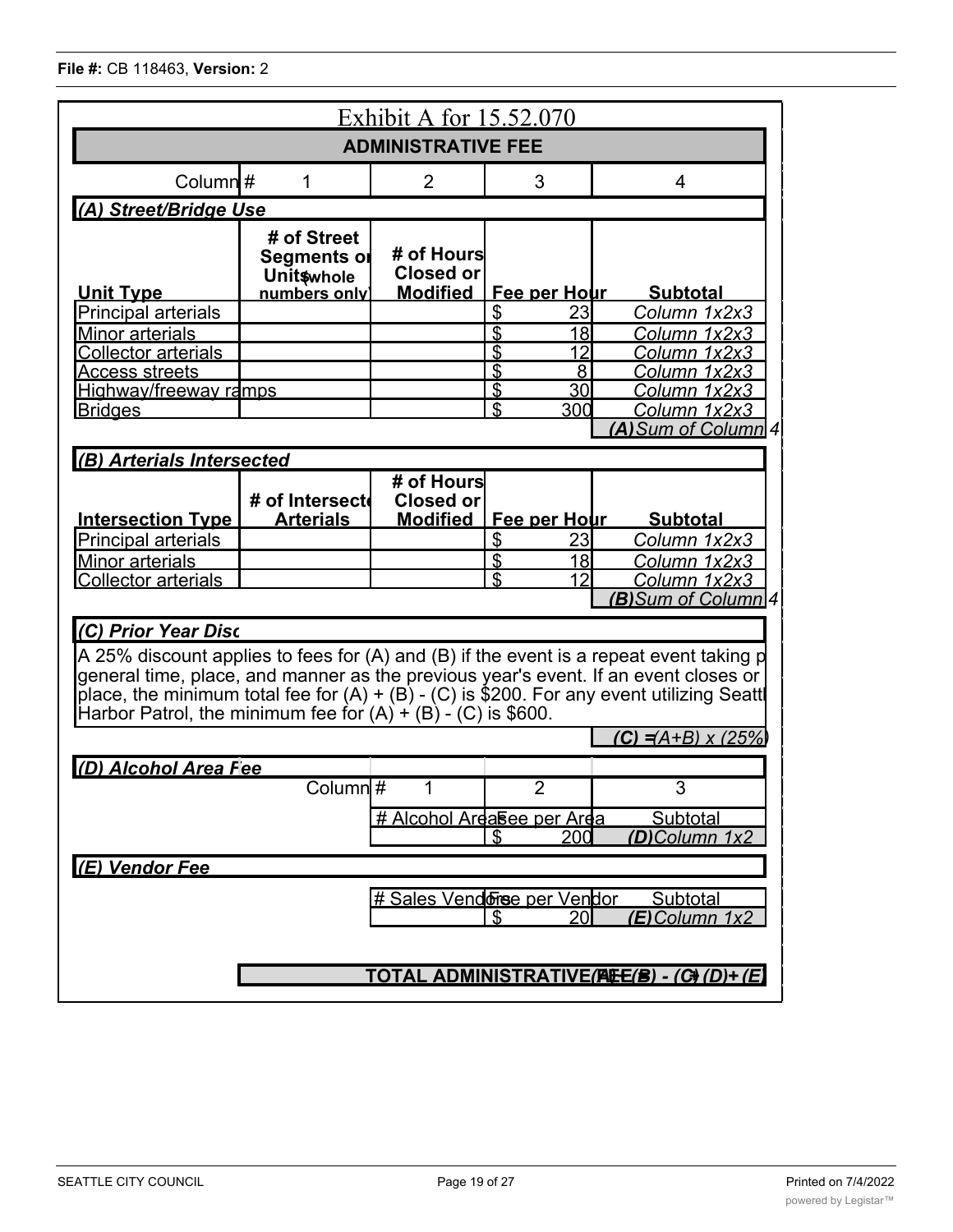1. Street/Bridge Use. To determine the type of street segment, the most current SDOT Planned Arterial Classifications Map, which reflects the legal street classification as described in Section 15.60.015, shall be used. In calculating this fee component, the following shall be reflected:

a. Street segments in the downtown core are counted as principal arterials regardless of the actual street classification.

b. The fee per hour is charged, rounded up to the nearest ½ hour, based on the amount of time the street is planned to be closed or modified to traffic.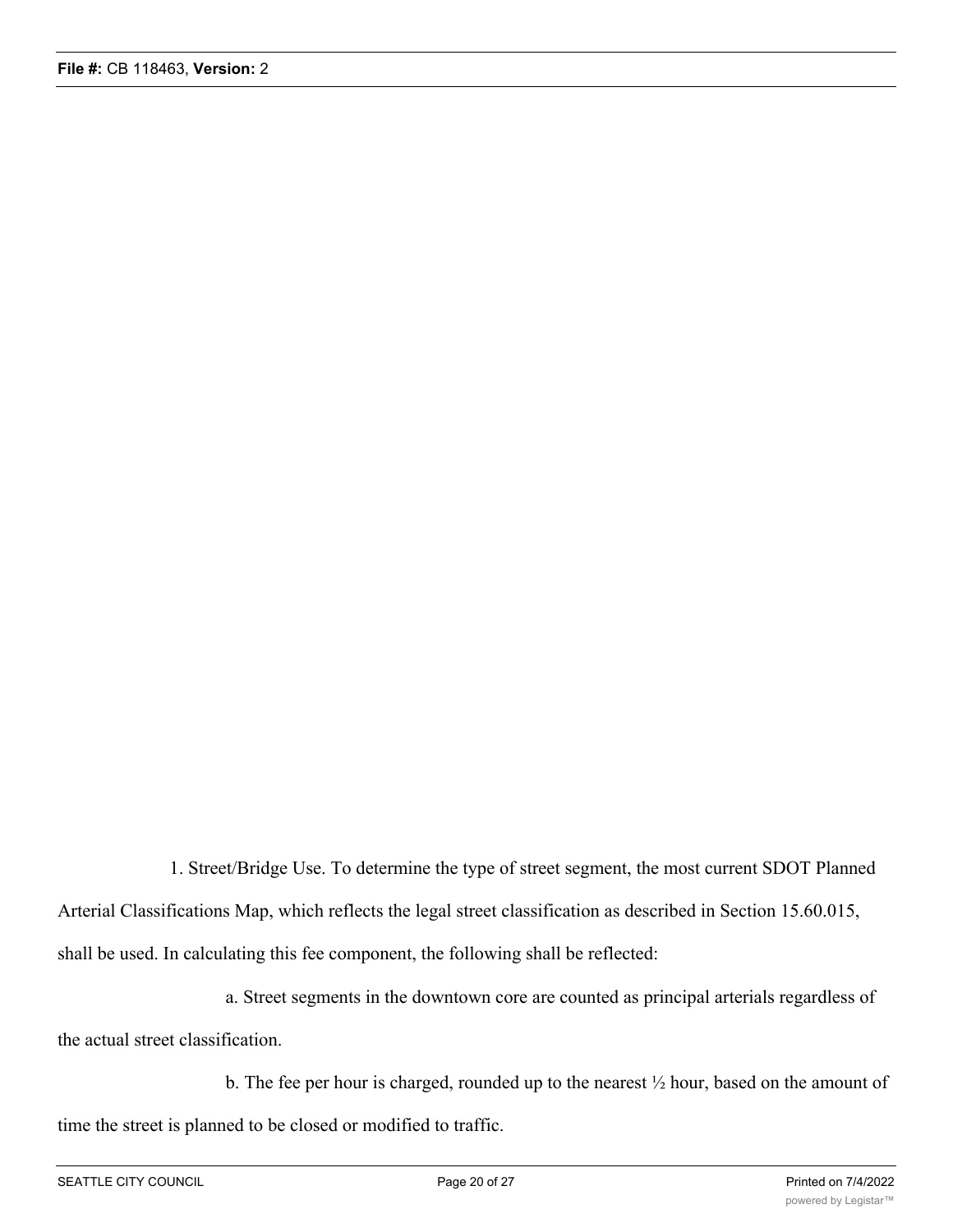c. Hours between the time of 12 a.m. and 6 a.m. are not included in the count if the event is 30 hours or longer.

2. Arterials Intersected. This component of the fee is calculated by multiplying the number of additional arterial intersections closed or modified by the number of hours it is closed or modified to traffic and/or the general public by the applicable fee per hour. To determine the type of arterial intersected, the most current SDOT Planned Arterial Classifications Map, which reflects the legal street classification as described in Section 15.60.015, shall be used. In calculating this fee component:

a. Those items identified in subsections 1.a, 1.b, and 1.c of this subsection 15.52.070.B shall be taken into account.

b. Intersections shall only be counted if the closed or occupied streets will block a full arterial intersection; if half the intersected street is an arterial and the other half is an access street, it is not included in the count.

c. If the closed street intersects a street with one type of arterial on one side and a different type of arterial on the other side, the lower level arterial is utilized for the count.

d. An arterial is considered intersected if normal traffic operations and conditions cannot be executed. An intersection that continues to allow traffic and transit to flow but requires them to wait longer than would be typically expected is included in the count.

3. Prior Year Discount. If the event is a repeat event taking place in the same general time, place, and manner as the most recent event, which must have taken place at least once within the previous two calendar years, the prior year discount applies. A discount of 25 percent is applied to the total components of subsections 1 and 2 of this subsection 15.52.070.B.

4. Alcohol Area Fee. For events that will include alcohol sales to the general public or event attendees as permitted by the Washington Liquor and Cannabis Board, a fee per alcohol service area applies to those alcohol areas in a park, other City-owned property, excluding the Seattle Center area, or public place. The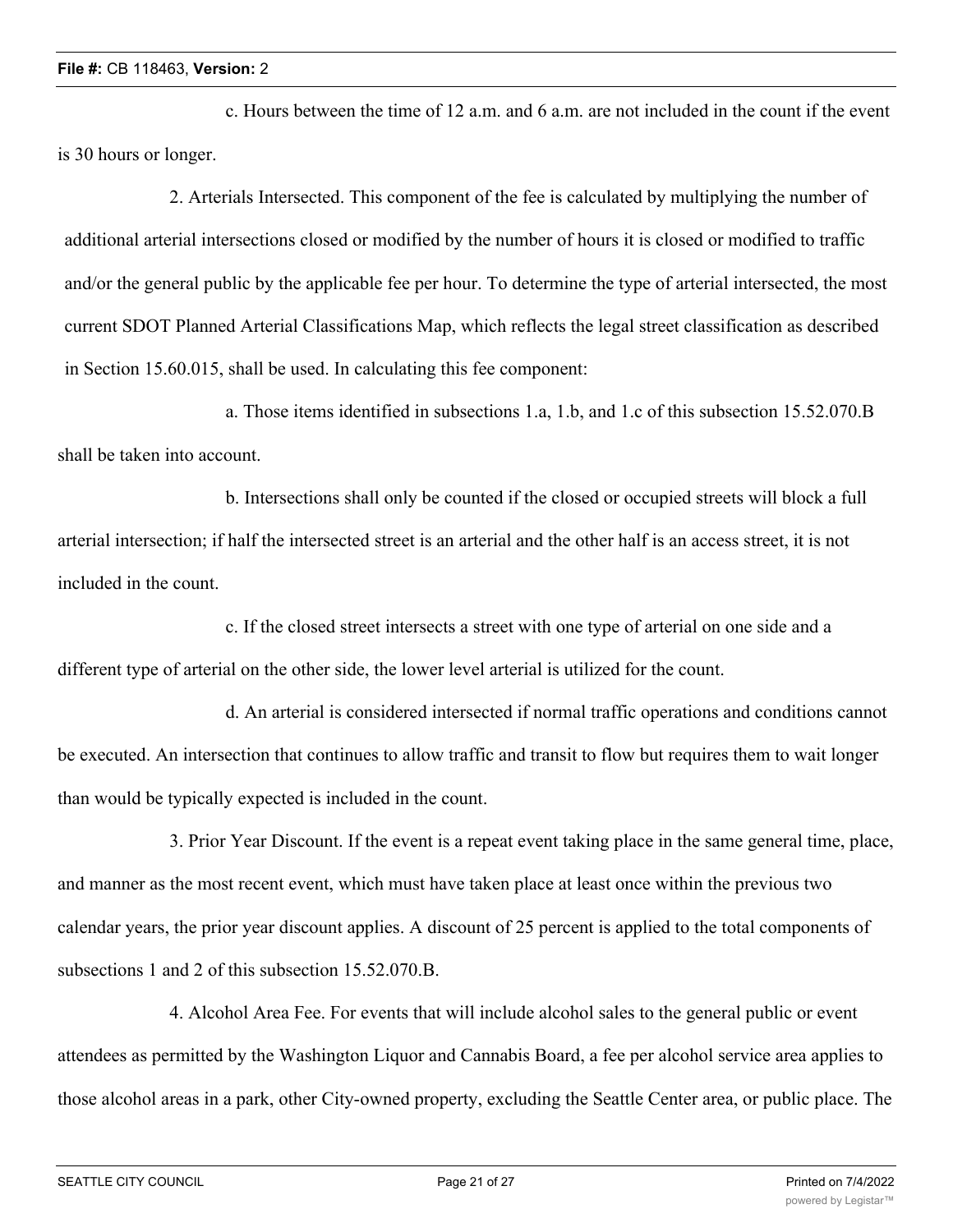fee is \$200 for the first alcohol area and \$100 for each additional alcohol area.

5. Vendor Fee. For events providing or renting space to vendors selling or promoting products or services, a fee of \$20 per vendor applies. The fee only applies to vendors selling or promoting a commercial product or commercial service in a park, other City-owned property excluding the Seattle Center area, or public place. Vendors engaged solely in expressive activity such as leafletting, pamphleting or solicitation, or who are engaged in the sale of goods that are inextricably intertwined with statements carrying a religious, political, philosophical, or ideological message are not included. Other vendors with non-sales-related or noncommercial-related actions are not included.

C. Police Department Fee. For athletic events and commercial events, the police department fee applies and is calculated by multiplying the number of officers required to safely manage vehicle or waterway traffic and a reasonable number of officers within the event footprint to ensure safety and security by the number of hours per officer by a rate of \$67 per officer per hour as calculated in Exhibit B for 15.52.070 . The number of hours per officer are rounded up to the nearest half hour. A two hour minimum per officer applies. Any officers paid for by the organizer through agreements with Parks, the Seattle Center, or other agreements with the Seattle Police Department, are separate and not included as part of this fee. Police department fees shall not be charged for community events, parade events, free speech events, or mixed free speech events as defined in Section 15.52.005.

| Exhibit B for 15.52.070              |            |  |                        |                      |  |  |
|--------------------------------------|------------|--|------------------------|----------------------|--|--|
| <b>POLICE DEPARTMENT FEEDICAble)</b> |            |  |                        |                      |  |  |
| Column $#$                           |            |  |                        |                      |  |  |
|                                      | # officers |  | # hours each Rate/Hour | Total                |  |  |
|                                      |            |  |                        | Fee = Column $1x2x3$ |  |  |
|                                      |            |  |                        |                      |  |  |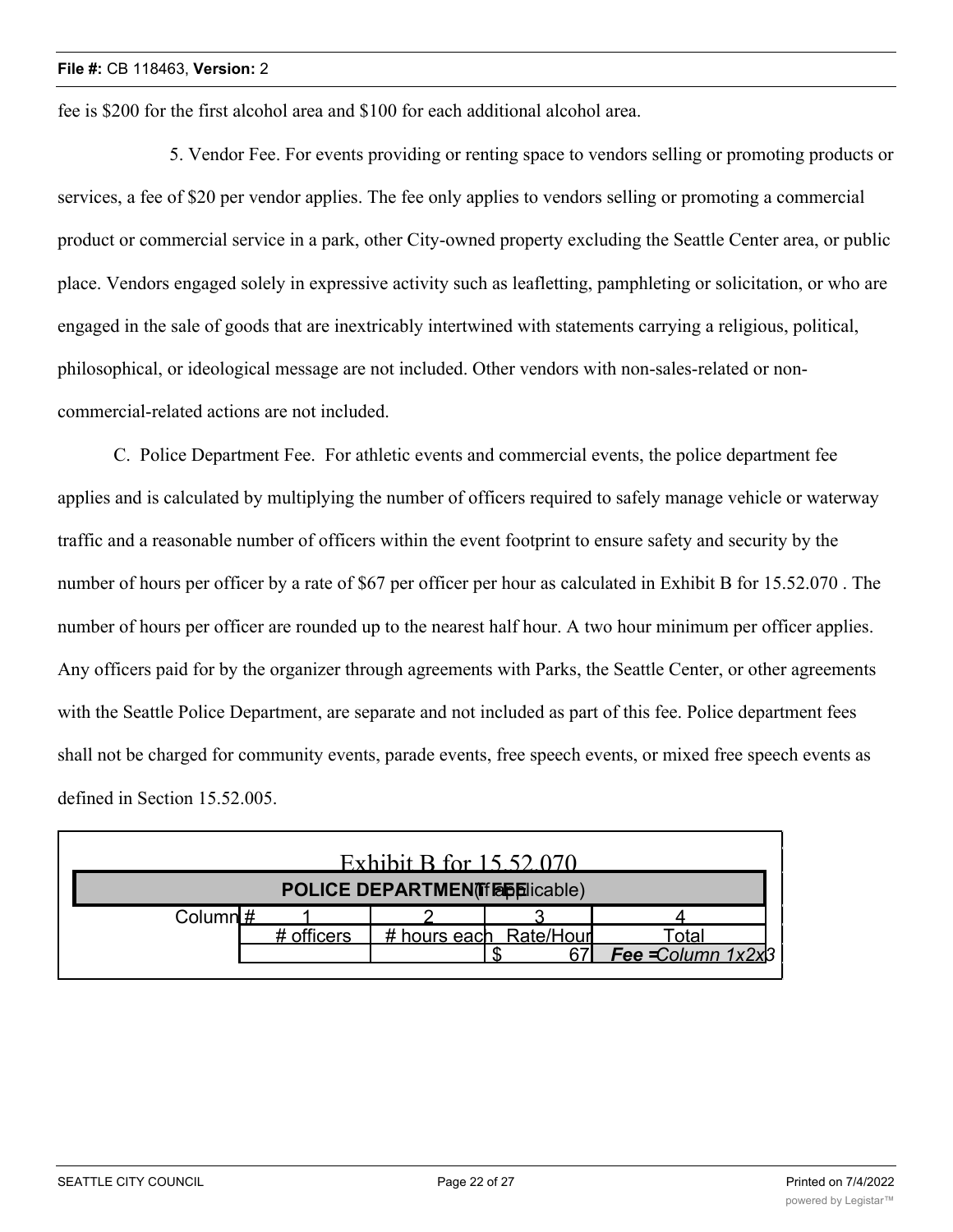D. Citywide Event Fee. The citywide event fee is applicable only to citywide events as defined in Section 15.52.005. The chair of the Special Events Committee, in consultation with the Special Events Committee and Seattle Police Department, is hereby authorized to negotiate and finalize an agreement with organizers of citywide events concerning services, resources, fees, and safety and security. The agreement must be supported by the Chief of Police representative on the Special Events Committee and a majority vote of the Special Events Committee. The citywide event fee must delineate an amount for the administrative fee and the police department fee.

E. Late Fees. If late fees are required as determined in subsection 15.52.060.A, the application fee shall be \$150 and the administrative fee shall be 120 percent of the administrative fee calculated as if the event's application were submitted on time.

F. Other Fees. Other costs and fees, to be paid in addition to the fees under this Section 15.52.070, include, but are not limited to: Seattle Parks fees (including vendor fees for vendors in parks); Seattle Center fees; utilized emergency management services; Seattle Fire Department and/or Fire Marshal inspection fees; parking meter loss revenue; business licensing fees; penalties; noise variance fees; and post-event cleanup.

G. Fee Adjustments. The hourly rates described in subsections 1 and 2 of subsection 15.52.070.B shall be revised by the Special Events Committee annually based on changes in the purchasing power of the dollar during the preceding year shown by the Consumer Price Index for Urban Wage Earners and Clerical Workers for Seattle-Tacoma-Bremerton, WA, First Six Months, published in or about August of each year by the U.S. Department of Labor Bureau of Labor Statistics. The first adjustment shall apply in 2018. Adjustments shall use 2017 as the base year but fee components shall not increase by more than ten percent from one year to the next. The Special Events Committee may determine whether to adjust the application fee, vendor fee, alcohol area fee, or police department fee, but it may only do so once per year in conjunction with the administrative fee adjustment and shall not increase by more than ten percent from one year to the next. Without including any phase-in discount, when the police department fee is established for an event for the first time, if an event is a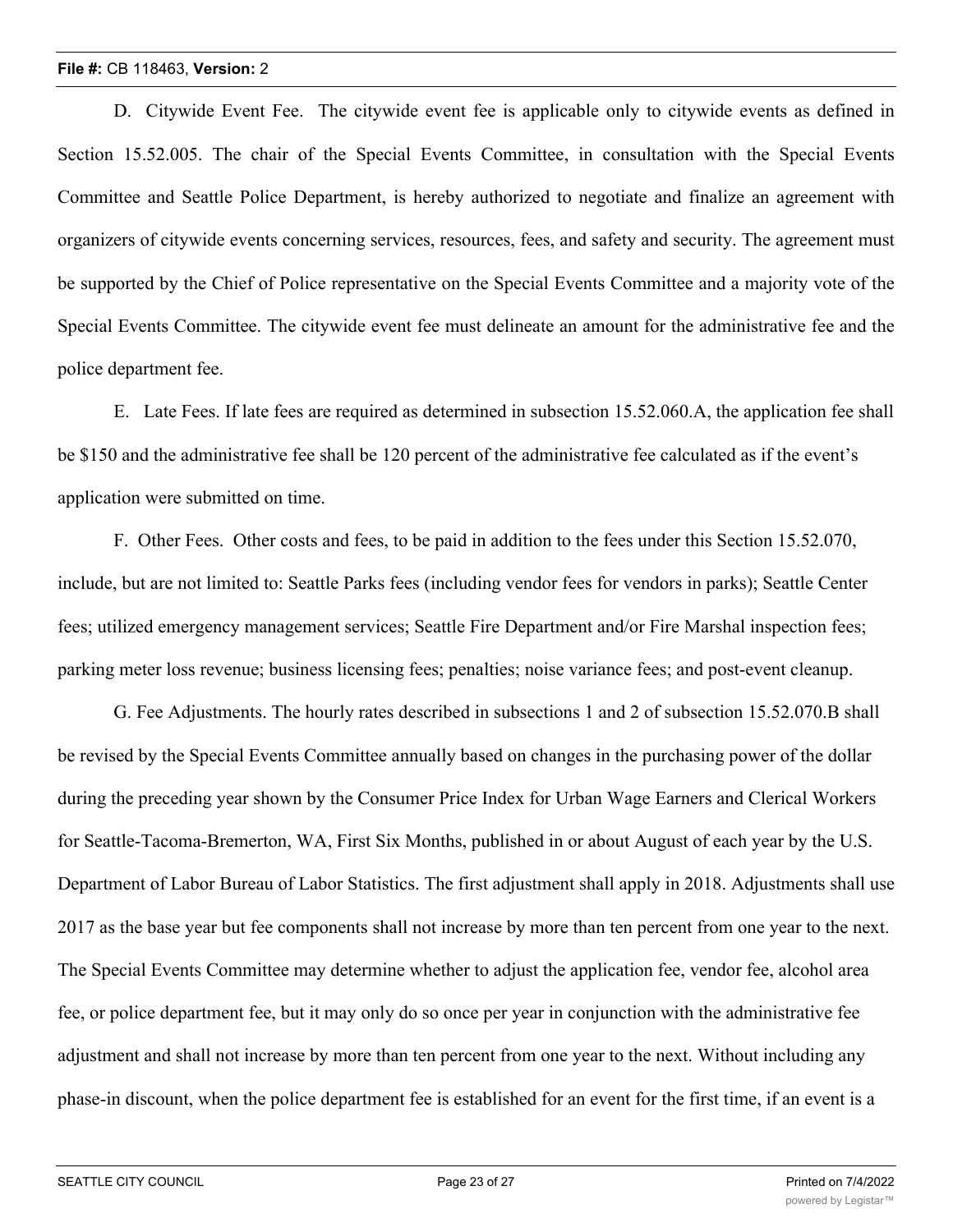repeat event taking place in the same general time, place, and manner as it did in the previous year, and no documented issues during previous years' events would demand the need for additional officer support, the police department fee for an event shall not increase by more than ten percent from the previous year.

H. When Payable. A fee deposit in the entire amount of the administrative fee and police department fee, as applicable, is due and payable 30 days before the first date of the event unless the Special Events Committee authorized an alternate arrangement. In no circumstance shall the permit be issued without previous deposit of the entire fee. All payments shall be deposited into the City Treasury to the credit of the Treasurer's Clearing Fund; and once the event is complete, the amount due to the City shall be transferred to the General Fund Special Event Revenue Account.

I. Refunds

1. The event organizer may apply for a refund to the Special Events Committee within 30 days after the original event start date.

2. The application fee is non-refundable.

3. If the permit has not been issued, the total fee deposit may be refunded at 100 percent.

4. If the permit was issued and fee deposit made but the event is cancelled by the Special Events Committee for a reason outside of the event organizer's control, the total fee deposit may be refunded at 100 percent.

5. If the permit was issued and fee deposit made but the event is cancelled by the event organizer at least three business days before the event start date, the administrative fee may be refunded at 50 percent and the police department fee may be refunded at 100 percent.

6. If the permit was issued and fee deposit made but the event is cancelled by the event organizer during the three business days before the event start date, the administrative fee shall not be refunded and the police department fee may be refunded at 90 percent.

7. If the amount of police officers and police officer hours paid for by the event organizer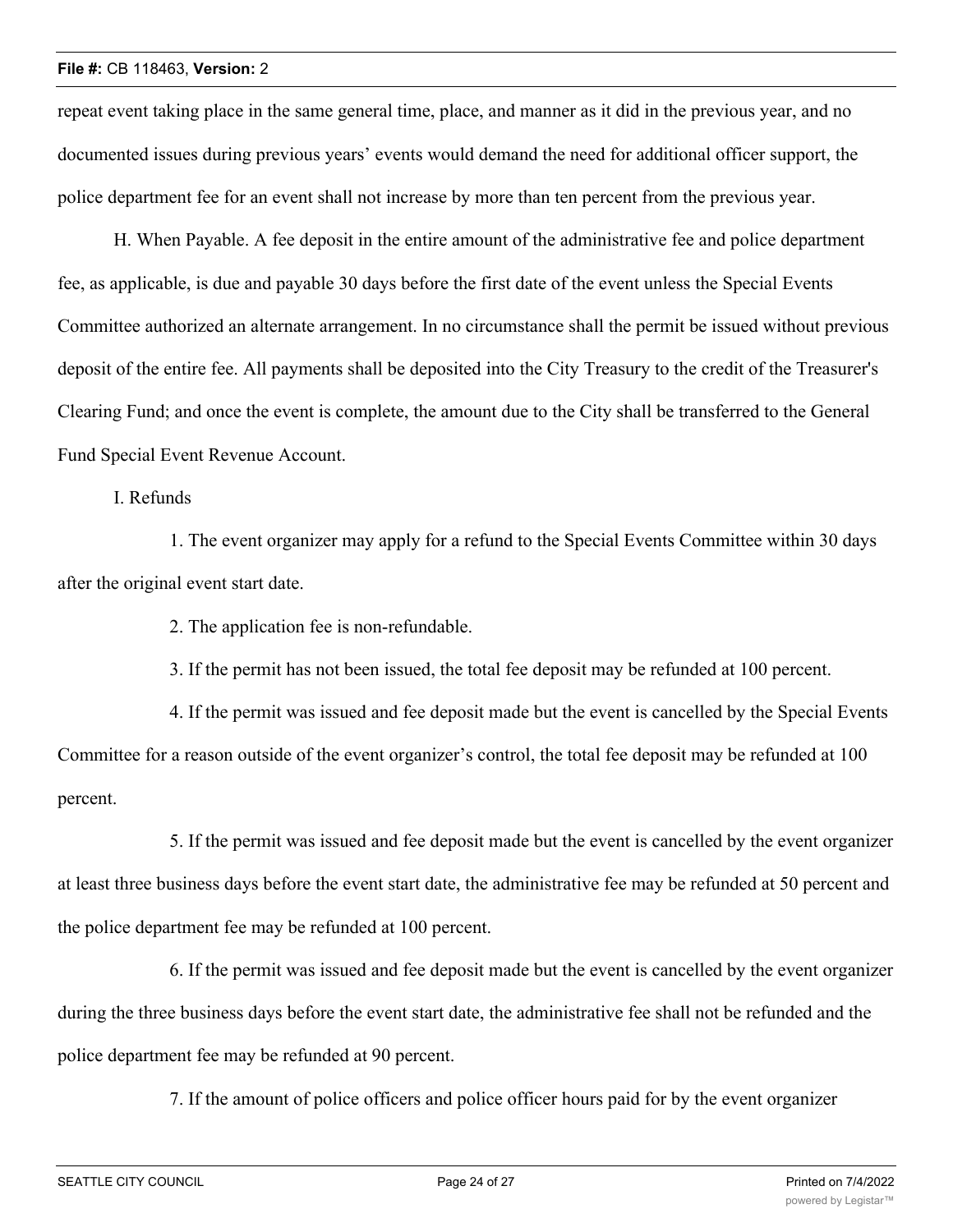through the police department fee is greater than the number of police officers and police officer hours provided by the Seattle Police Department at the event, the fee amount overpaid by the event organizer shall be refunded at 100 percent.

8. If the actual costs for a mixed free speech event are less than the amount paid by the applicant, the applicant shall be refunded the excess paid.

J. Phase-In Discount. If a 2016 event will be conducted in the same general time, place, and manner as the 2015 event but would realize a total special events fee increase from 2015 to 2016 if calculated in full as a result of these fee increases, then the total 2016 special events fee, comprised of the administrative fee and police department fee (if applicable), shall be discounted. The discounted special events fee for 2016 shall be equal to: the event's 2015 special events fee plus 50 percent of the total special events fee increase from 2015 to 2016. The phase-in discount applies to all special event types except citywide events. The discount applies to 2016 events only. For 2017 and later, the full special events fee applies to all events.

Section 10. Section 15.52.080 of the Seattle Municipal Code, enacted by Ordinance 115982, is amended as follows:

### **15.52.080 Exemptions from fees ((.))**

((No fee shall be imposed when prohibited by the First and Fourteenth Amendments to the United States Constitution, or Article I, Section 3, 4, 5, or 11 of the Washington Constitution. Political or religious activity intended primarily for the communication or expression of ideas shall be presumed to be a constitutionally protected event. Factors that may be considered in evaluating whether or not the fee applies include the nature of the event; the extent of commercial activity, such as the sales of food, goods, and services; product advertising or promotion, or other business participation in the event; the use or application of any funds raised; if part of an annual tradition or a series, previous events in the sequence; and the public perception of the event.

No fee shall apply to a block party with an anticipated attendance of three hundred (300) people or fewer that closes off a residential street segment no more than one (1) block in length, a sidewalk or alley abutting a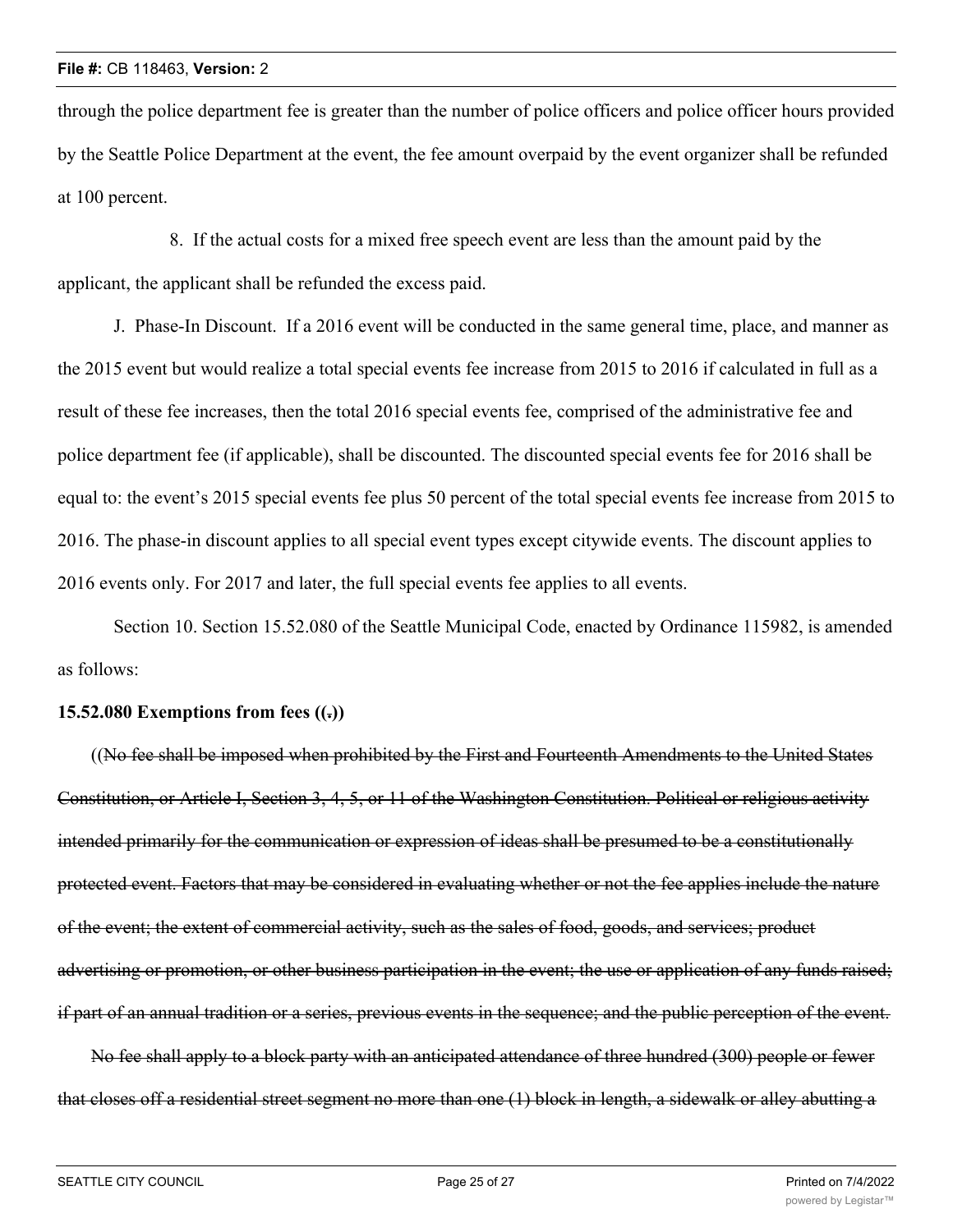park, or an unopened right-of-way for eight (8) hours or less during daylight hours, and does not need police service for crowd control.))

No fee shall be imposed under this ((chapter)) Chapter 15.52 on events that are authorized by a special ordinance ((which)) that sets out fees or charges for that particular event.

Section 11. Section 15.52.090 of the Seattle Municipal Code, enacted by Ordinance 115982, is amended as follows:

### **15.52.090 Exclusions ((.))**

This ((chapter excludes events at)) Chapter 15.52 does not apply to:

a. Events occurring solely in the Seattle Center area; or

b. Events occurring solely in stadiums or other venues managed by Transportation Management Plans that are submitted separately to the City, including, but not limited to, events at Century Link Field and Event Center, Husky Stadium, Key Arena, and Safeco Field; or

c. ((events of or)) Events under the authority of the United States; or

d. ((and/or use of streets or)) Events using parks or public places as a result of or preparation for a fire, earthquake, or other disaster, or practices or exercises for disaster management.

Section 12. A new Section 15.52.100 is added to the Seattle Municipal Code as follows:

#### **15.52.100 Audit requested**

The City Council requests the Seattle City Auditor to audit the Seattle Police Department's process for staffing special events. This audit should include the planning, authorization, staffing levels, attendance, and payment of officers for permitted special events under Chapter 15.52. The City Council requests that the first audit take place in the first quarter of 2016 and cover special events staffing for 2010 through 2015. The City Budget Office shall utilize the audit's results and recommendations to perform subsequent annual reviews to take place in the first quarter of each year and cover special events staffing for the previous year. The final review will take place in 2020 unless City Council directs otherwise.